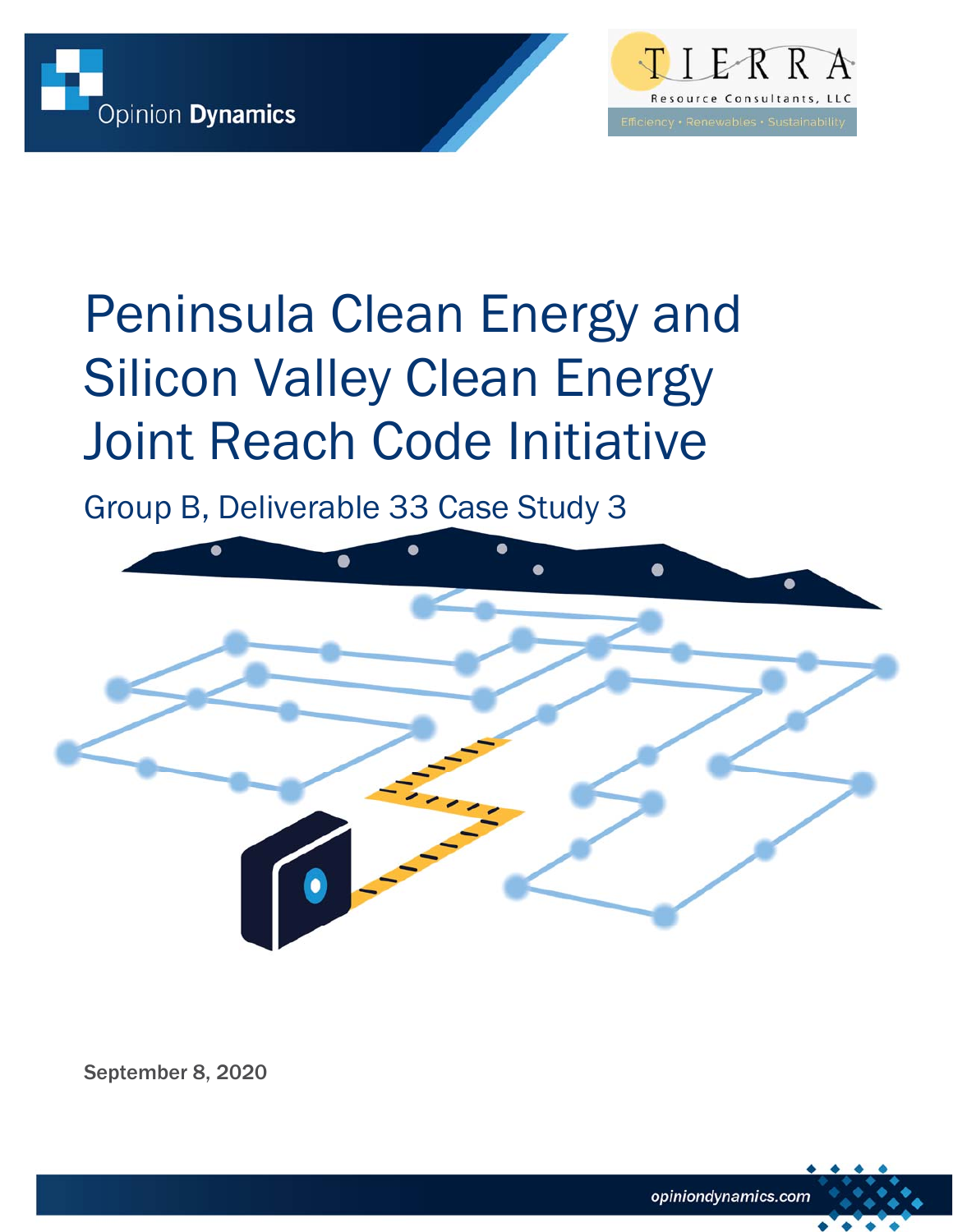

This study is covered under CPUC Contract 17PS5017 between Opinion Dynamics and the California Public Utilities Commission (CPUC). Tierra Resource Consultants is a subcontractor to Opinion Dynamics for this work.

#### Acknowledgements

This project was a collaborative effort under contract to the CPUC. We would like to thank staff at the CPUC, Peninsula Clean Energy, Silicon Valley Clean Energy, TRC, DNV-GL, and the many stakeholders who graciously shared their time, input, and assistance in the preparation of this case study.

### **Legal Notice**

This report was prepared as an account of work sponsored by the California Public Utilities Commission. It does not necessarily represent the views of the Commission or any of its employees except to the extent, if any, that it has formally been approved by the Commission at a public meeting. For information regarding any such action, communicate directly with the Commission at 505 Van Ness Avenue, San Francisco, California 94102. Neither the Commission nor the State of California, nor any officer, employee, or any of its contractors or subcontractors makes any warrant, express or implied, or assumes any legal liability whatsoever for the contents of this document.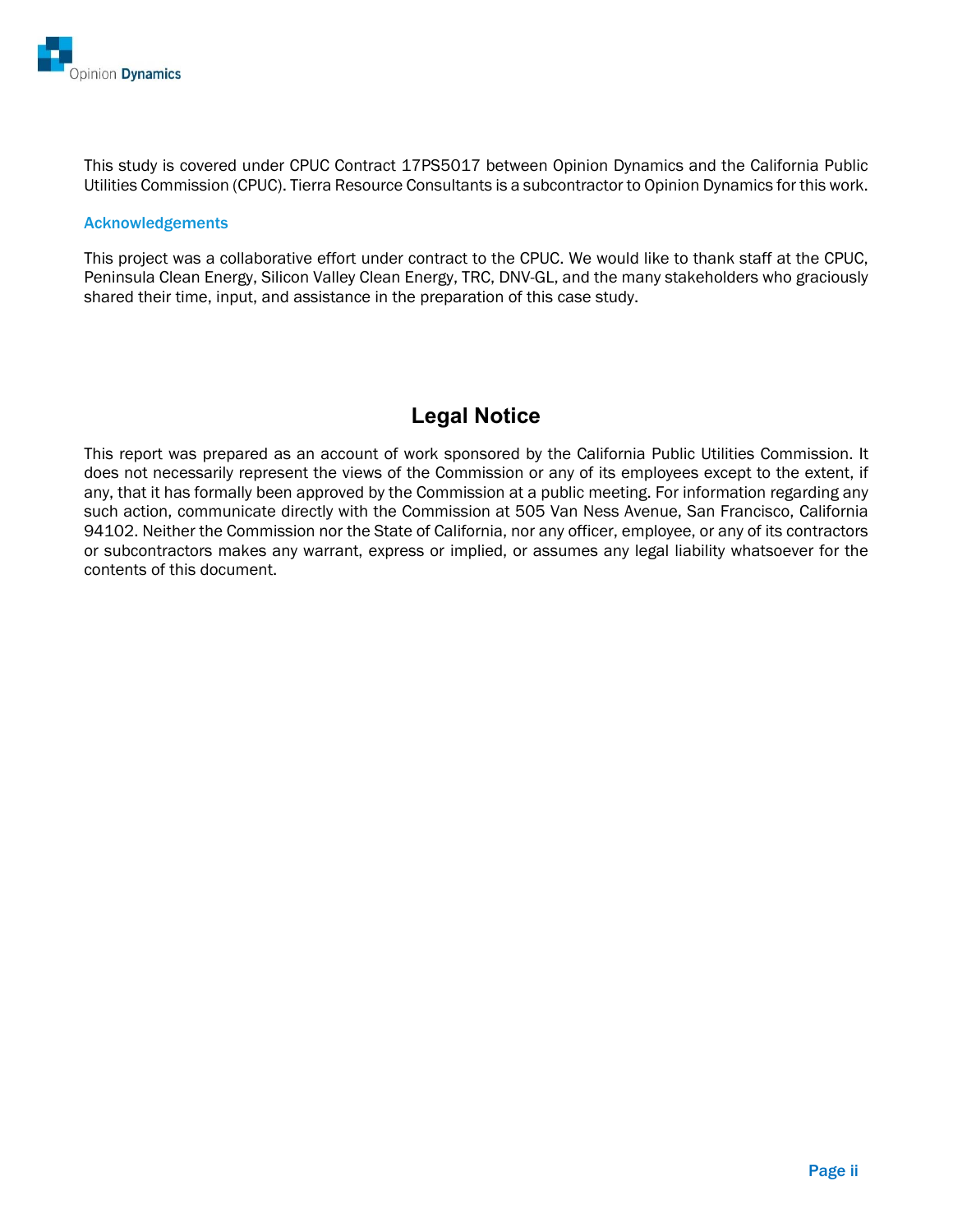

## **Table of Contents**

| 2.  |     |  |  |  |  |  |  |  |
|-----|-----|--|--|--|--|--|--|--|
|     |     |  |  |  |  |  |  |  |
| 3.  |     |  |  |  |  |  |  |  |
|     |     |  |  |  |  |  |  |  |
| 3.2 |     |  |  |  |  |  |  |  |
|     |     |  |  |  |  |  |  |  |
|     | 3.4 |  |  |  |  |  |  |  |
|     |     |  |  |  |  |  |  |  |
|     | 3.6 |  |  |  |  |  |  |  |
|     |     |  |  |  |  |  |  |  |
|     |     |  |  |  |  |  |  |  |
| 5.  |     |  |  |  |  |  |  |  |
| 6.  |     |  |  |  |  |  |  |  |
|     |     |  |  |  |  |  |  |  |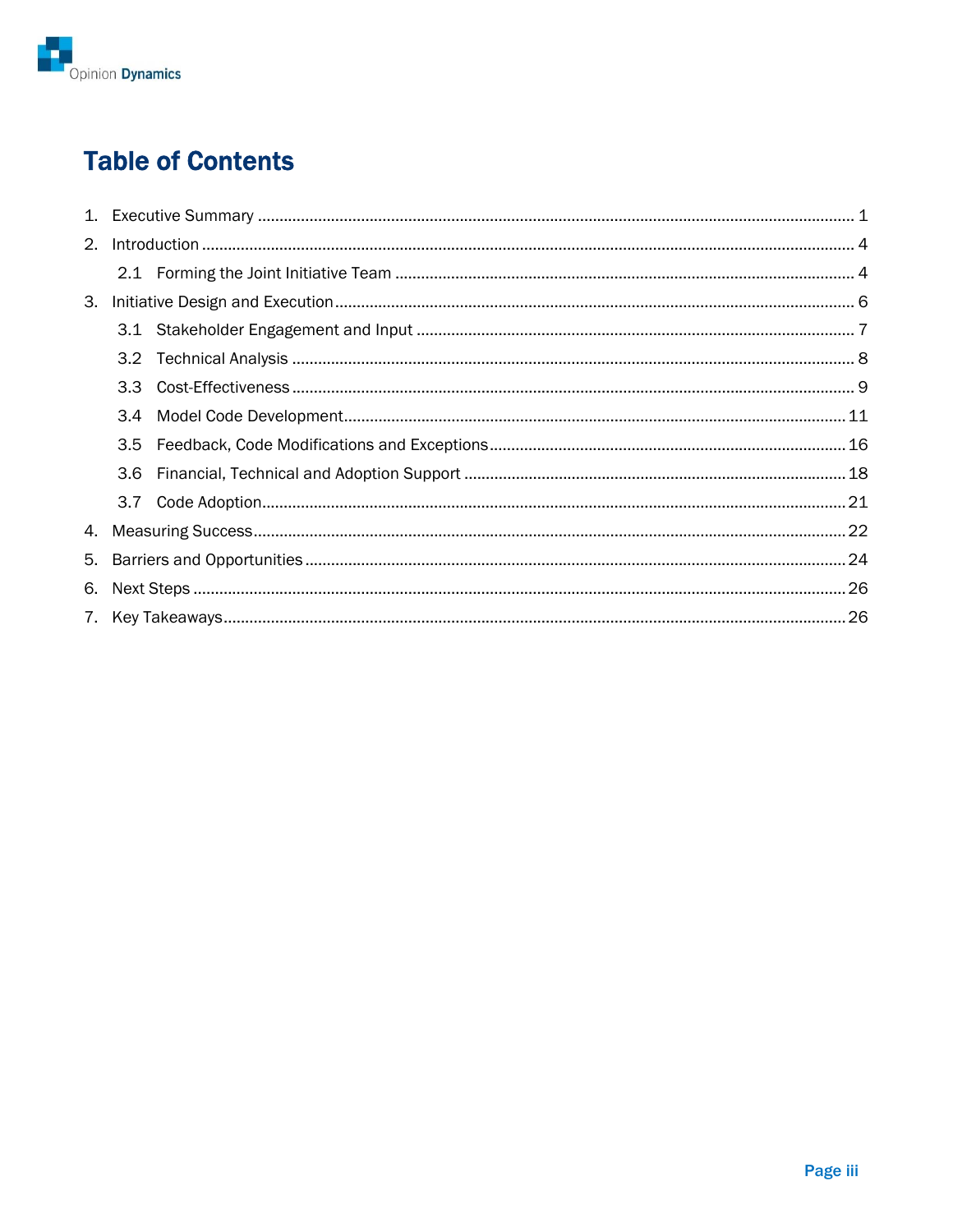

## Table of Figures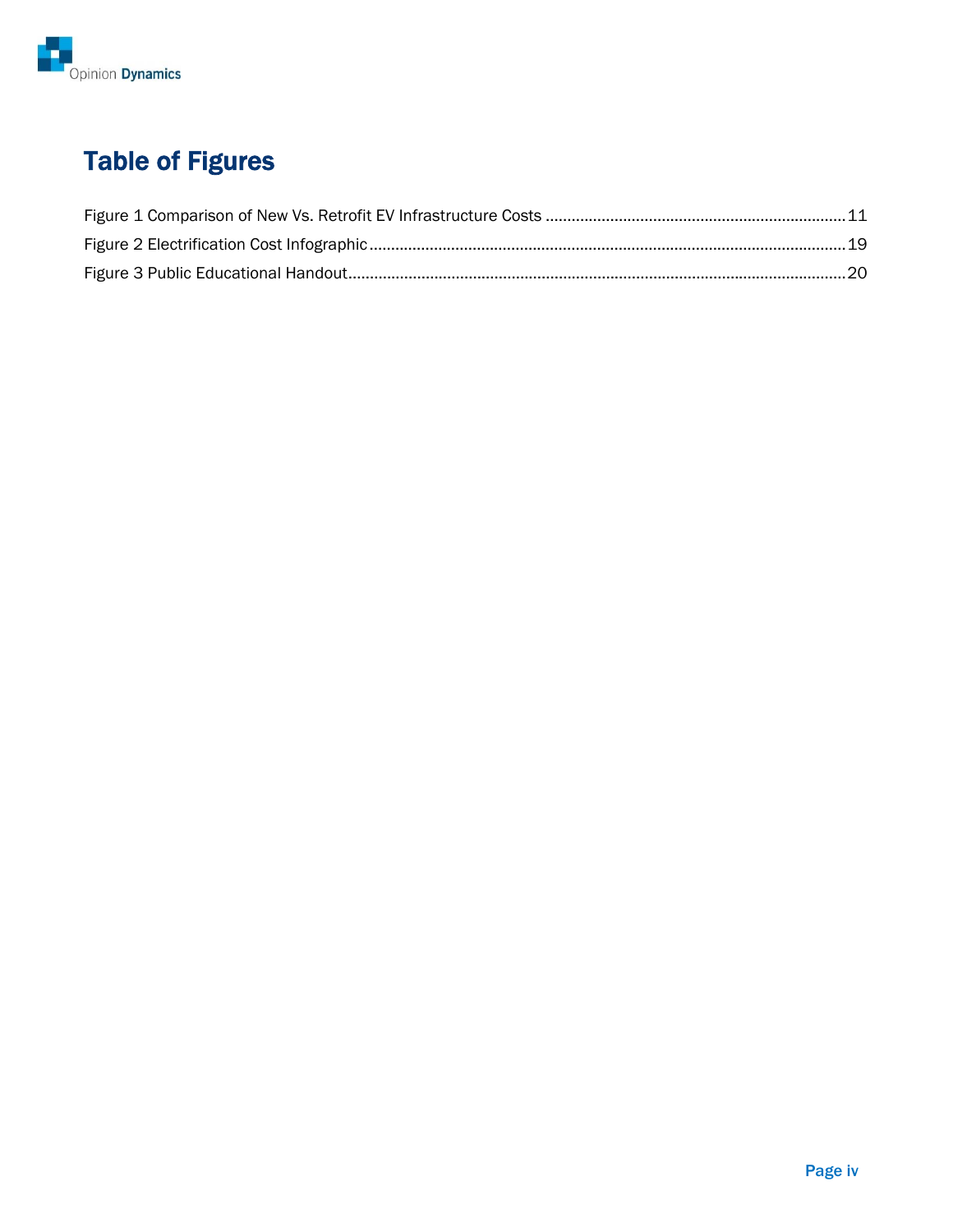## 1. Executive Summary

This case study documents the efforts of two community choice aggregators (CCAs)--Peninsula Clean Energy (PCE) and Silicon Valley Clean Energy (SVCE)--to support the State's goals for achieving statewide carbon neutrality in the building sector by 2045 through a Joint Electrification Reach Code Initiative across their combined service territories. The aim of this study is to identify best practices and lessons learned through review of the initiative background and efforts.

On January 1, 2020, 13 cities in San Mateo and Santa Clara counties enacted electrification reach codes that exceed California's Title 24 statewide building energy efficiency and green building standards by encouraging or requiring the use of all electric appliances in buildings, prohibiting natural gas end uses, and specifying enhanced requirements for electric vehicle charging. In 2020, three more neighboring cities followed suit, bringing the total to 16 out of the 34 local governments spread across the two counties For PCE, these include the cities of Brisbane, Burlingame, Menlo Park, Pacifica, and San Mateo, as well as the County of San Mateo. For SVCE, these include the cities of Campbell, Cupertino, Los Altos Hills, Los Gatos, Milpitas, Monte Sereno, Morgan Hill, Mountain View, Palo Alto, and Saratoga. This *en masse* reach code initiative represents half (16/32) of all cities and counties adopting building electrification reach codes across the State of California.

The initiative, which began in the summer of 2018, focuses on providing five major deliverables: 1) model reach codes for building electrification and electric vehicle charging; 2) grant funding to local governments to consider the codes; 3) one-on-one technical assistance for local governments and developers; 4) tools, time, and expertise to support municipal adoption; and 5) tools, time, and expertise to support code implementation.

The initiative consisted of several phases. Phase 1 involved stakeholder outreach through a series of in person public workshops and smaller meetings to educate and solicit feedback from different audiences. Phase 2 covered technical and cost-effectiveness analyses, as well as drafting the model reach codes (summarized in Table 1 below). Phase 3 focused on stakeholder discussions regarding the proposed reach code language and public education about what the new codes would mean on a practical implementation level. Phase 4 concentrated on providing city staff and elected officials with the support they needed to consider and pass reach codes for their jurisdiction. Phase 5, which continues through 2020, provides ongoing implementation support to help building departments with permitting and enforcement and provides ongoing technical support to help builders and developers with challenges associated with meeting the new codes.

| <b>Code Element</b>             | <b>Reach Code Summary</b>                                                                                                                                                                                                                                                                                                |
|---------------------------------|--------------------------------------------------------------------------------------------------------------------------------------------------------------------------------------------------------------------------------------------------------------------------------------------------------------------------|
| <b>Building Electrification</b> | Provides 3 tracks for developers: all-electric, mostly electric, or mixed-fuel<br>All-electric (preferred) is less expensive, delivers more benefit<br>Mixed-fuel allows natural gas but has higher efficiency requirements<br>Details vary by building segment                                                          |
| Electric Vehicle Readiness      | Provides "plug and play" access to vehicle charging<br>Single family: Level 2 (dryer outlet power) and Level 1 (standard 110v outlet)<br>Multi-unit dwellings: one "EV Ready" space per unit*<br>Office: 10% Level 2, 10% Level 1, and 30% EV Capable<br>Other Commercial: 6% Level 2 installed and 5% Level 1 installed |

#### Table 1 Model Code Summary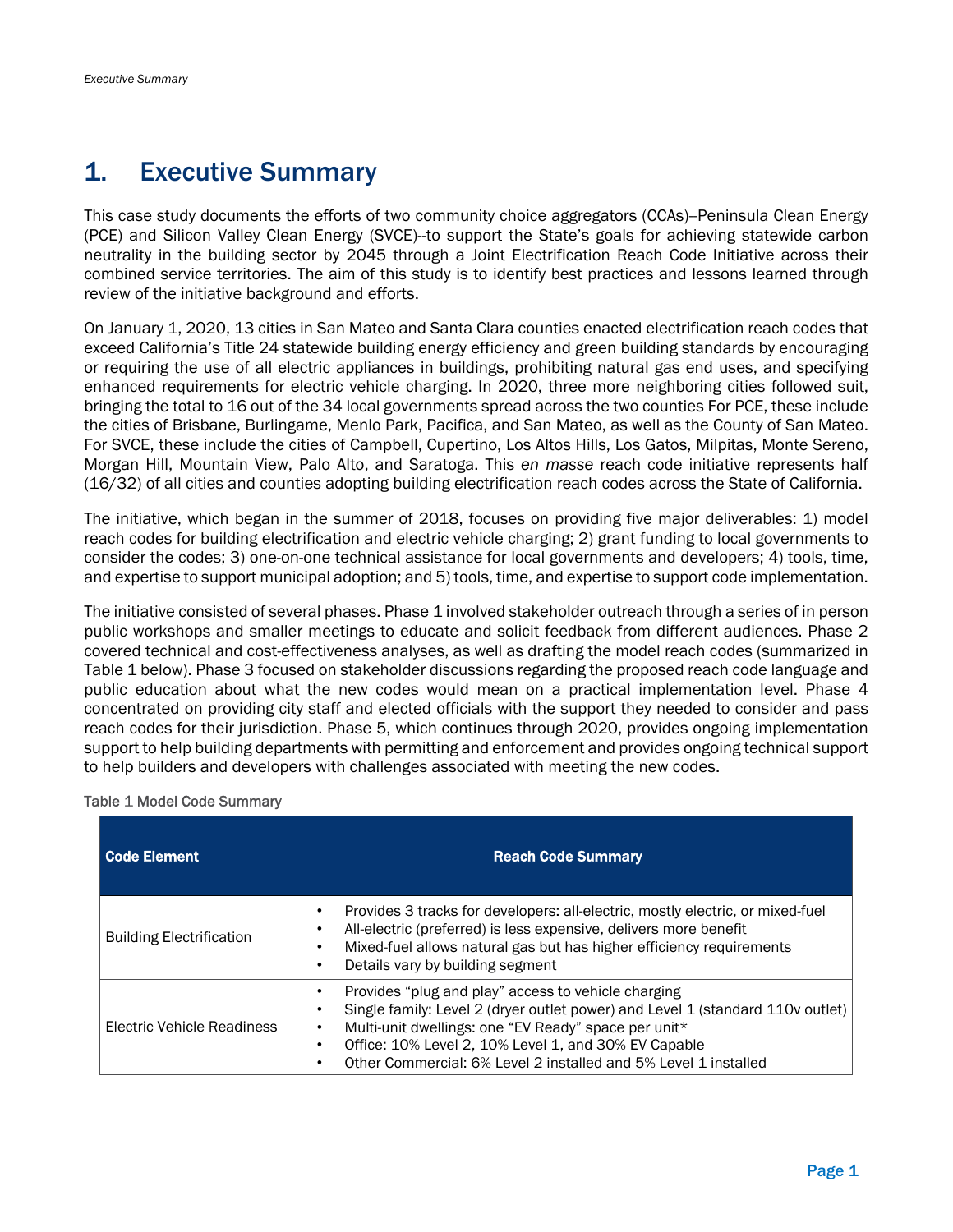In addition to exploring the design and implementation reach code initiative, this case study also yielded key best practices and lessons learned that can be applied to other building decarbonization efforts, including:

#### Best Practices

- Encourage code innovation. By providing model codes as templates and ample support encouraging cities to pass reach codes at the same time, the team gave their member agencies the tools and the forum they needed to customize the ordinances to meet their own needs. In the process they fostered a more diverse and more aggressive set of codes than they had originally planned.
- Be flexible and open to new ideas. The joint initiative team worked for months preparing model reach codes to share with their member agencies, doing their best to accomplish the desired objectives while minimizing the likelihood of legal challenges. Yet, when Menlo Park developed a more innovative approach requiring electrification in new construction without the option to install natural gas appliances, they shifted gears to include and promote the new alternative as an integral part of their proposed model codes.
- Engage with stakeholders early and often. A reach code initiative touches a wide range of stakeholder audiences with differing viewpoints, needs, and purviews. Recognizing this, the joint team built a comprehensive approach to outreach and engagement that combined open public forums with more segmented stakeholder meetings designed to discuss topics from a particular perspective, be that of a city employee, a developer, or an advocacy group representative.
- Use the power of inclusion. A central part of the team's stakeholder engagement strategy focused on including as many people as possible in the process. They set up repeated opportunities to engage people in dialogue and responded to their concerns in a constructive manner that gradually converted skepticism and resistance into support and advocacy. For example, developers like SummerHill Apartment Communities, began as concerned participants and ended up as actively engaged supporters setting an example for fellow builders.
- Plan to iterate. Because stakeholder feedback was so integral to the effort, so too was the plan to make multiple updates rather than strive for perfection the first time. When the joint initiative team met with stakeholders, they took copious notes and worked diligently to address any concerns. For example, in response to multifamily housing developer feedback, they worked with the California Building Standards Commission to rewrite their proposed EV code language to limit developer costs to \$4500 per multifamily parking spot and to incorporate load management software for EV charging to prevent the expense and extra square footage required for additional transformers.
- Use the power of example. The joint initiative team also strove to promote collaboration, cooperation, and friendly competition by leveraging the power of peer examples. Berkeley and Menlo Park provided motivational examples of fellow cities taking innovative steps to achieve their climate action goals, and the joint team elevated those efforts to encourage other cities to appreciate what was possible and to encourage them to take similar actions. This created a "safety in numbers" scenario whereby each city could point to the others who were also working on reach codes thereby making their efforts look mainstream and reasonable.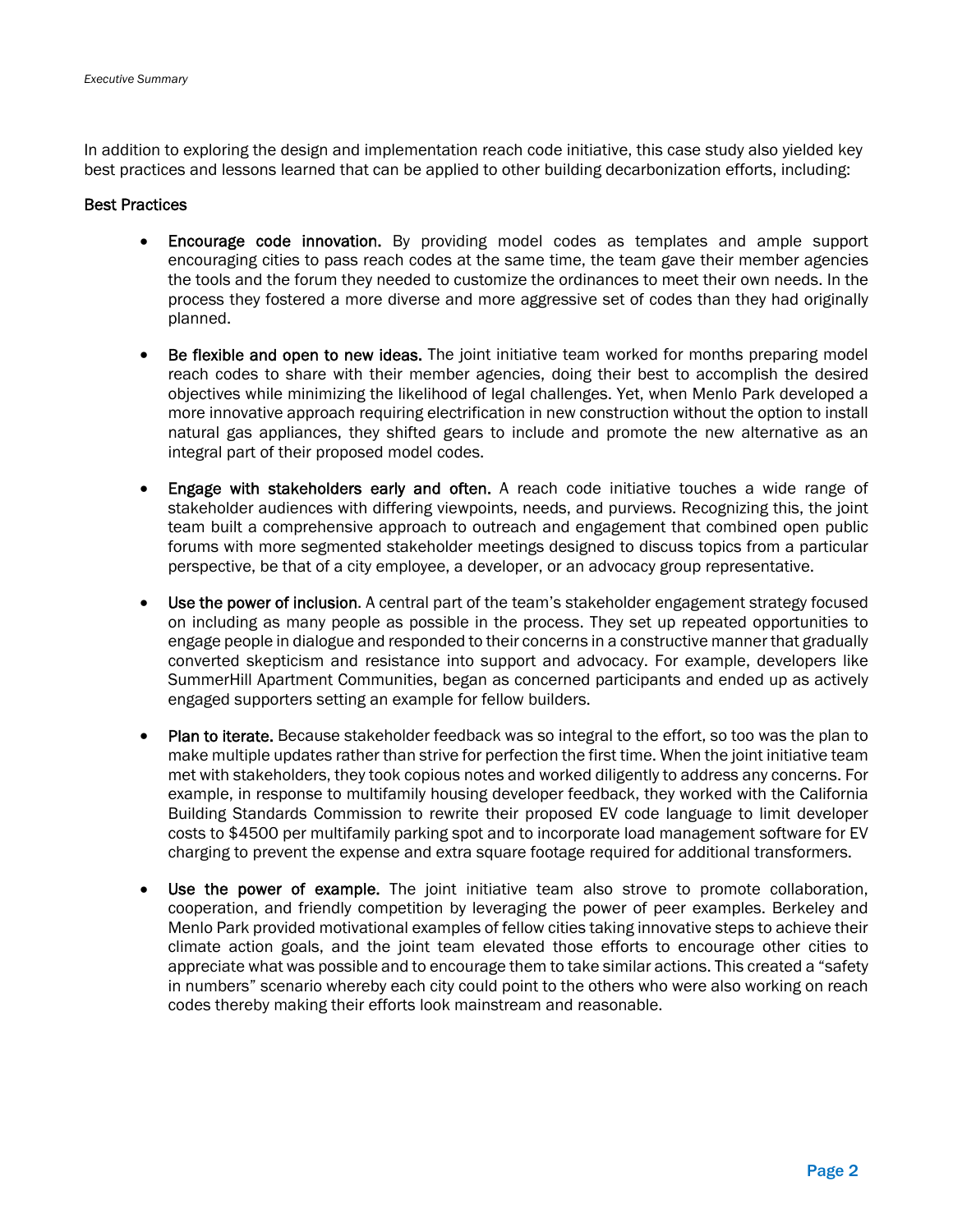#### Lessons Learned

- Be bold. When PCE and SVCE conceived of the joint reach code initiative they could not predict how their member agencies would respond, so they played it safe by developing reach codes that still allowed for natural gas end uses. They were surprised by the overwhelming preference for electric only options, and even more delighted by the large number of municipalities passing electrification reach codes. As a result, they encourage other CCAs to think bigger and to act boldly to set even greater precedents for the future.
- Comprehensive teams can provide comprehensive services. When PCE and SVCE began the effort, they started with a gap analysis to identify how they might best provide the resources necessary for their member agencies to pass reach code ordinances. Between the team's own internal resources and the expertise of external partners hired to join them, they addressed the most important needs of technical support, code development, stakeholder engagement, financial funding, and the creation of time-saving tools and templates. In hindsight, the team might have been further augmented by providing building officials and attorneys as well.
- Plan for both public and private consultation. While the joint initiative team planned and executed a wide range of public events, they discovered that some stakeholders were hesitant to speak in public forums for fear of disclosing their strategies or project details. Likewise, some issues required extensive discussion that need not involve a large group of people. To address these needs, the team also held an extensive series of one-on-one and small group conversations.
- Give yourself enough time. The joint initiative team planned for a sustained effort of 18 months from start to finish. Although the December 31, 2019 deadline to align with statewide building code updates served a useful purpose to motivate action, the timeframe was just minimally long enough to accomplish each of the phases of the effort. Some team members and city representatives indicated that stakeholder engagement and city deliberation could have benefited from further outreach and additional time.
- Use technology to promote stakeholder collaboration and self-sufficiency. The joint initiative team relied upon the strong relationships that the CCAs had with their member agencies and the member agencies had with each other. This fostered communication and collaboration through in person discussions, as well as by telephone and email. The team also created an online library of downloadable resources. However, this could have been further enhanced with the creation of Microsoft Teams channels that enabled stakeholders to exchange ideas, help one another, and learn from conversations where they were not originally included.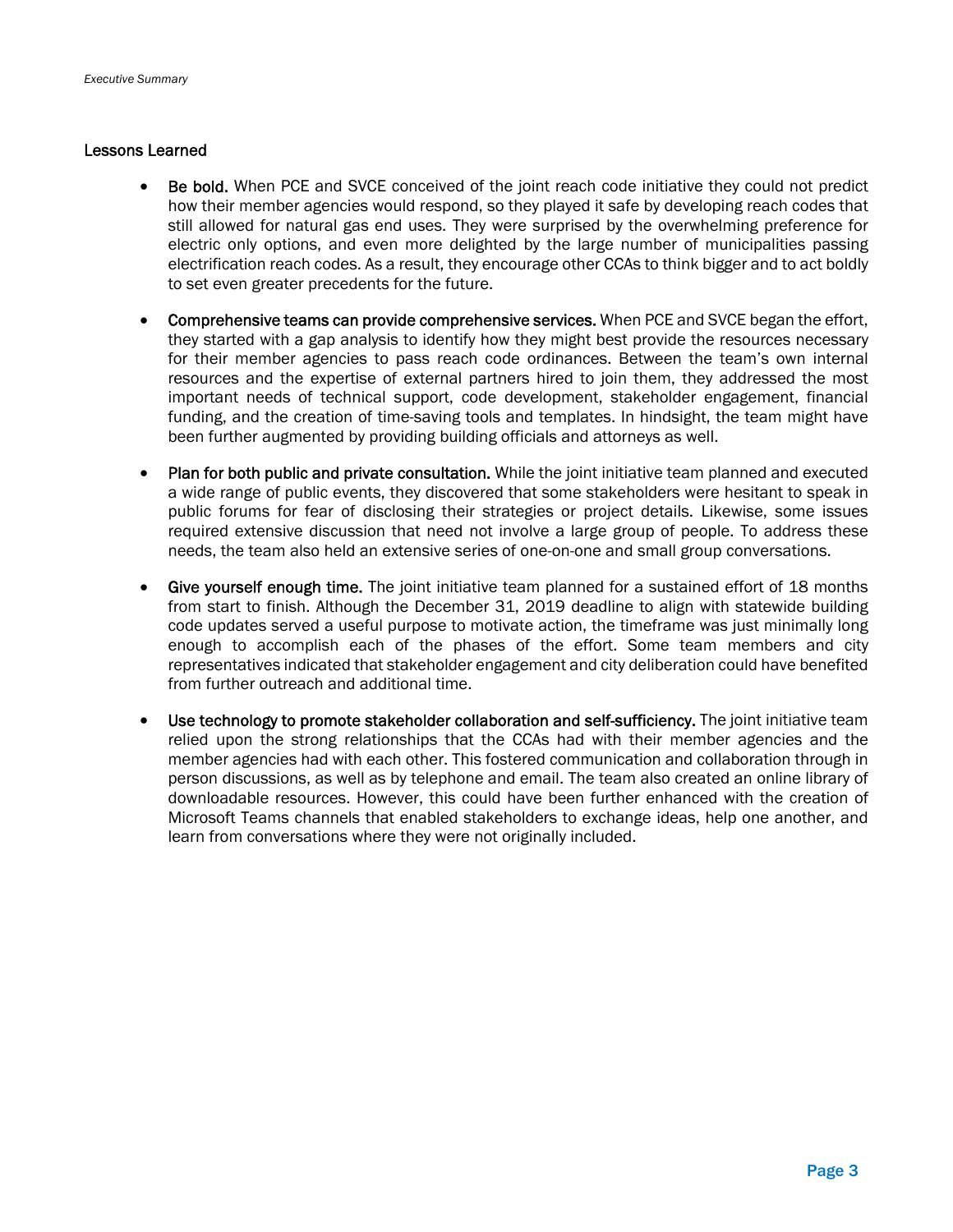## 2. Introduction

Beginning in 2018, two community choice aggregators (CCAs)<sup>1</sup>, Peninsula Clean Energy (PCE) and Silicon Valley Clean Energy (SVCE) collaborated on a Joint Electrification Reach Codes Initiative to promote electrification codes within their service territories. In 2019, due largely to the efforts of this joint initiative, 13 municipalities in San Mateo and Santa Clara counties adopted electrification reach codes to take effect on January 1, 2020. These local building code ordinances exceed California's Title 24 statewide building energy efficiency and green building standards by encouraging or requiring the use of all electric appliances in buildings, prohibiting natural gas end uses, and specifying enhanced requirements for electric vehicle charging. Since January 2020, three more jurisdictions in San Mateo and Santa Clara counties have also adopted reach codes, bringing the total to 16, or half of the 32 local governments that have currently passed electrification reach codes across the state of California.

The impetus for this *en masse* reach code adoption stemmed in part from a September 2018 Executive Order2 issued by then California Governor Jerry Brown, who set out an ambitious goal for statewide carbon neutrality by 2045. That same year Governor Brown also signed into law SB100 that set a world-leading precedent by committing to 100% clean energy in California by 2045 and two other bills, SB 1477 and AB 3232, related to reducing greenhouse gas emissions from buildings. These landmark statewide directives in turn motivated cities and counties to meet their climate action goals and spurred Peninsula Clean Energy and Silicon Valley Clean Energy to provide additional resources to help them do so.

The PCE and SVCE joint reach code initiative provided all 34 of their member agencies (city and county governments) with a comprehensive set of resources to encourage the adoption of electrification reach codes. Those resources included cost-effectiveness analysis, technical analysis, model reach code language, and supporting letters and templates for submission to the California Energy Commission (CEC) and the Building Standards Commission (BSC). They also offered their member agencies the services and expertise of their CCA staff and outside consultants for technical advising. In addition, PCE and SVCE facilitated a large number of stakeholder engagements, public workshops, and informal meetings that were targeted at elected officials, government staff, and members of the public, including developers, builders, and advocates. The initiative also offered grant funding to local governments to financially support city staff members pursuing the activities necessary for their councils to consider adopting reach codes. Lastly, they created a library of checklists and tools for cities to use as they considered, adopted, and implemented reach codes.

## 2.1 Forming the Joint Initiative Team

The genesis of the reach code initiative arose from decarbonization efforts already underway at PCE. "Carbon reductions are built into our mission," explained Rafael Reyes, Director of Energy for PCE. "We have aggressive goals to help San Mateo County reach comprehensive decarbonization by 2045 to comply with the executive orders by Governor Brown." After PCE was formed in 2016, the CCA initially focused its attention on electric vehicles since transportation represents the single largest source of carbon in San Mateo County, but by the summer of 2018, Reyes and his colleagues were looking to expand their decarbonization efforts.

<sup>1</sup> Community Choice Aggregators (CCAs) are local, not-for-profit public agencies that pool or aggregate local community electric load in order to purchase clean energy and develop local projects and programs on behalf of their residents and businesses. Aggregators set up governing boards composed of local elected officials from constituent jurisdictions who make decisions regarding power supply purchases, electric rates, programs and initiatives. CCAs work in partnership with the region's existing Investor-Owned Utility (IOU), which continues to deliver power and maintain the grid.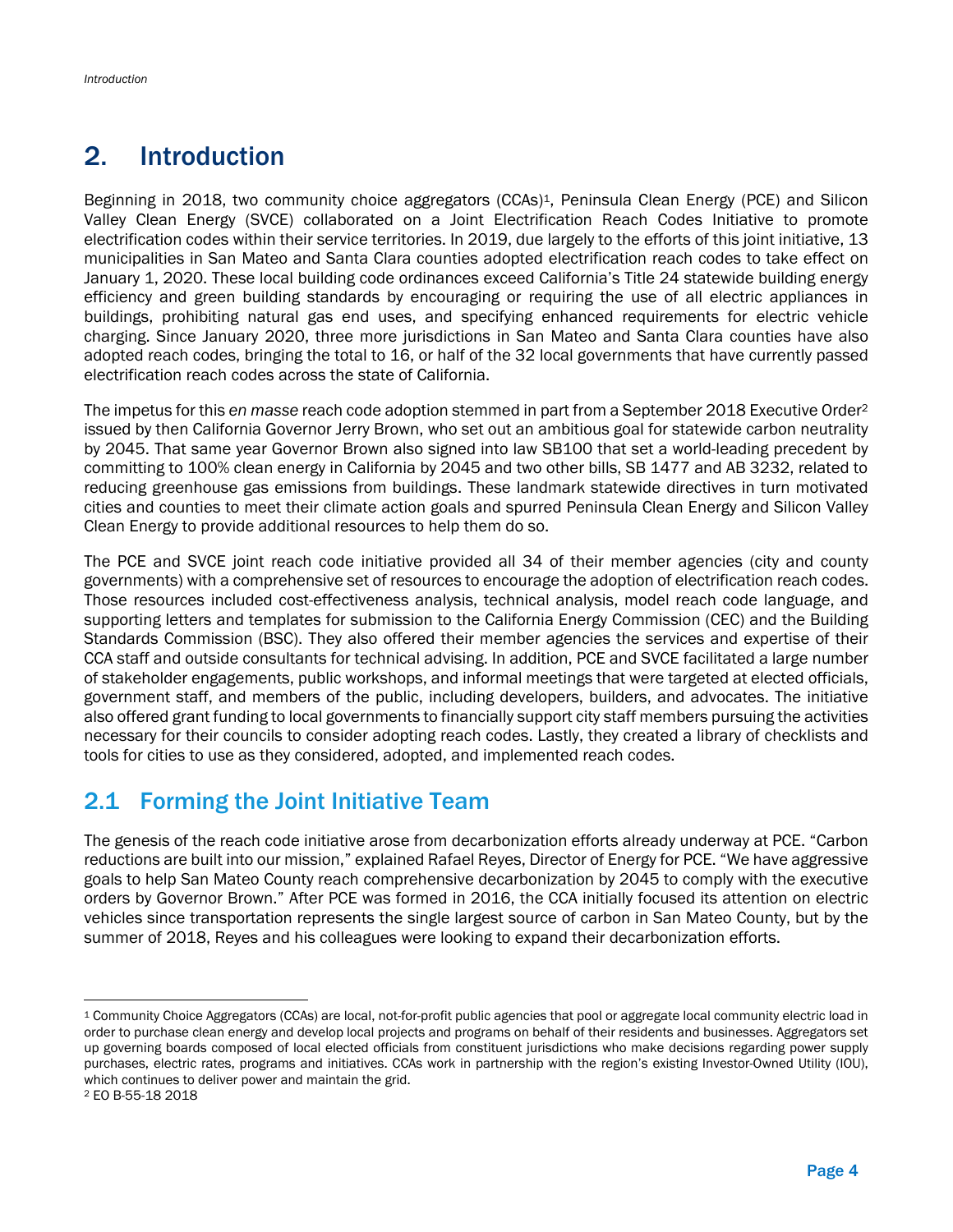That summer Reyes met with Aimee Bailey, Director of Decarbonization and Grid Innovation at SVCE to brainstorm ways they might collaborate. Building electrification quickly surfaced as the leading contender for a joint initiative since natural gas emissions from buildings represents the second largest source of carbon emissions in both counties. The two CCAs zeroed in on new construction as the best place to start for two primary reasons. First, building electrification for new construction is less costly than it is for retrofitting existing buildings. Second, and perhaps more importantly, the next round of statewide building code updates was scheduled to occur on January 1, 2020. That gave the team an approximate 18-month window during which they could launch a joint effort to develop and promote electric vehicle and building electrification reach codes that could be incorporated into the next round of municipal building code revisions under consideration by the local governments within their service territories.

The two CCAs agreed to partner and to lead different aspects of the initiative. Since PCE had a head start on electric vehicles, they took point on the EV reach codes, while SVCE took the lead on building electrification. While each CCA intended to work directly with the municipalities in their service territory, they also planned to host joint meetings and to co-develop resources to be shared by all participants. By the fall of 2018, a partnership plan and cost-sharing agreement had been inked, and the joint reach code initiative had been approved by the governing boards of both CCAs. PCE served as the principal administrator for the initiative, handling all contracts, administration, and oversight.

Early on, the joint initiative team brought in an outside consultant and a PG&E representative to talk about statewide reach code efforts and the results of two recent statewide cost-effectiveness studies funded by the IOUs. 3 Those discussions helped the CCAs to better understand what could be done through reach codes and what the adoption process would be like. It also became apparent that the existing statewide efforts would be insufficient to mobilize all the resources necessary for widespread adoption of electrification reach codes. "The services they were providing, particularly the cost effectiveness study, were fundamental components to a reach code effort, but it was clear there were no existing mechanisms for stakeholder engagement. It was also clear that no one was going to be available to help city councils by providing examples, explaining options, and answering questions. So, we saw some of the gaps that we would need to fill," said Bailey's SVCE colleague, John Supp, Manager of Account Services.

After conducting this gap analysis, PCE and SVCE decided to take on the heavy lifting of drafting model codes and reviewing and distilling the statewide cost-effectiveness study to summarize things into easily digestible handouts for use at stakeholder meetings. To help with the code development and technical considerations, PCE and SVCE prepared an RFP and hired TRC and DNV-GL. TRC brought considerable experience with code development and cost-effectiveness analysis since they led the Nonresidential New Construction Reach Code Cost Effectiveness Study for the state of California.4 They also had previous experience consulting with local governments about reach codes. DNV-GL brought engineering expertise that would be essential to reviewing the types of technologies under consideration, addressing technical challenges, and providing technical advising and support. According to TRC's Senior Project Manager, Farhad Farahmand, they were excited about joining the groundbreaking initiative team. "What they were asking for had never been attempted. Individual cities had looked at reach codes before, but there had never been a regional effort. That was unique," he said.

With the necessary technical experts on board, the two CCAs turned their attention to addressing stakeholder engagement. They planned to leverage their already strong relationships with their municipal members, as

<sup>3</sup> Frontier Energy and Misti Bruceri & Associates, 2019 Cost-Effective Study: Low-Rise Residential New Construction, California Energy Codes and Standards Statewide Utility Program; TRC and EnergySoft, 2019 Nonresidential New Construction Reach Code Cost Effectiveness Study, California Energy Codes and Standards Statewide Utility Program

<sup>4</sup> TRC and EnergySoft, 2019 Nonresidential New Construction Reach Code Cost Effectiveness Study, California Energy Codes and Standards Statewide Utility Program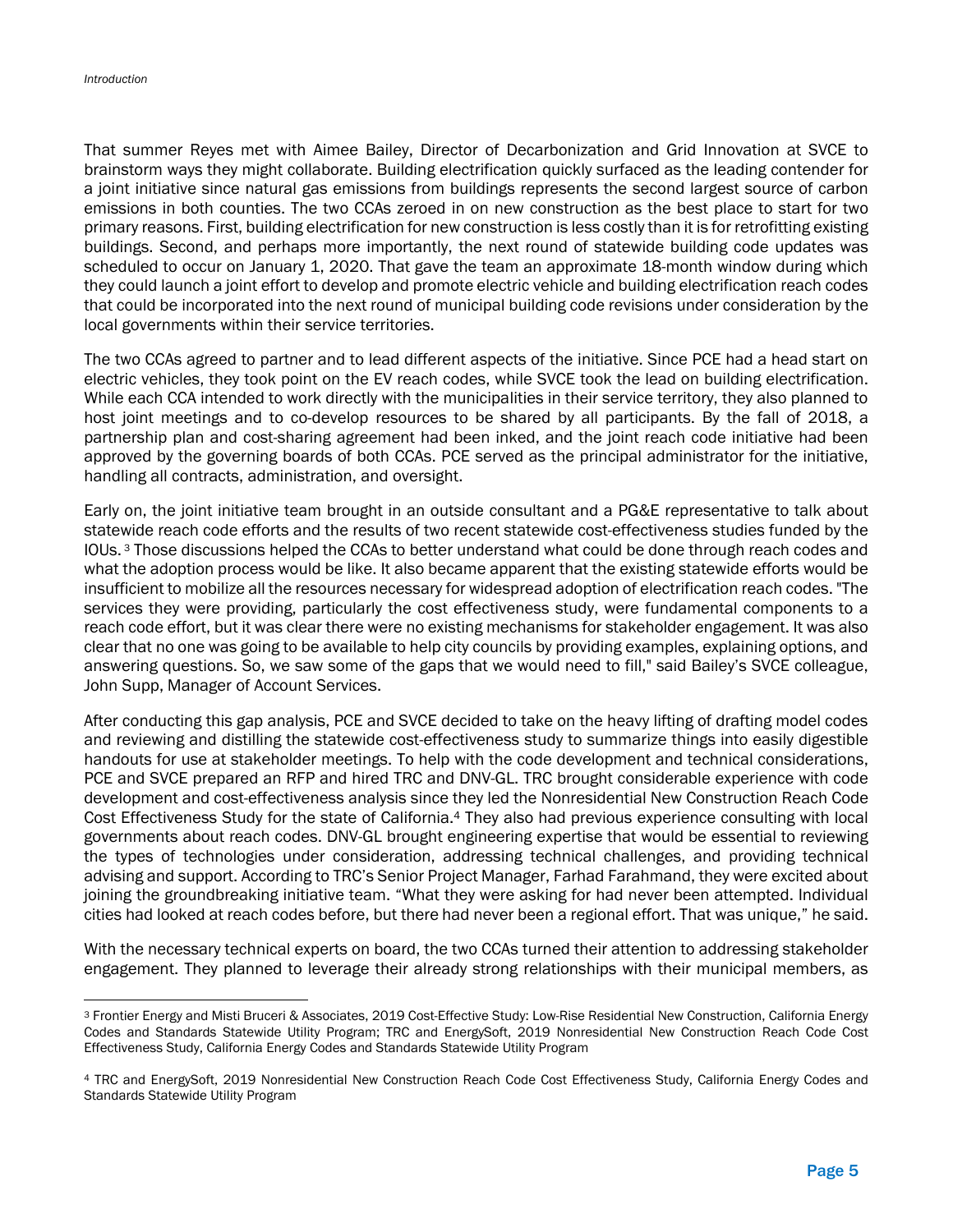well as partnering with other organizations to better engage the diverse range of constituencies that would be affected by the reach codes. Because PCE was lightly staffed, they partnered with the San Mateo County Office of Sustainability (SMC OOS) to lead stakeholder outreach in the County. SMC OOS was particularly well positioned to take on this role since they have a robust track record of interagency collaboration on climate action planning, energy efficiency, and other sustainability efforts. "Another reason PCE wanted to partner with us was because of our work with BayREN. Since 2013 we had been working with BayREN to talk to every building official in the county about code compliance, understanding energy codes and how to implement them," said Rachael Londer, Senior Sustainability Specialist with SMC OOS.

Meanwhile in Santa Clara County, Supp and colleagues worked closely with SVCE's member agency working group to conduct outreach to elected officials and city staff in their service territory. Like PCE, SVCE also sought another group to help engage other important constituencies. They contracted with Joint Venture Silicon Valley, a nonprofit agency that specializes in private-public partnerships. "They had relationships with the local development community, labor unions, and others. We knew they had existing relationships and that they could establish conversations with these different groups to talk about the potential building code changes," said Supp.

Table 2 below lists the primary and secondary initiative team members and their roles.

| <b>Primary and Secondary Initiative Team Members</b> | <b>Roles</b>                                                                                                                       |  |  |  |  |  |  |  |  |  |
|------------------------------------------------------|------------------------------------------------------------------------------------------------------------------------------------|--|--|--|--|--|--|--|--|--|
| Peninsula Clean Energy                               | Regional partner, project administrator, lead electric<br>vehicle code development, member agency outreach                         |  |  |  |  |  |  |  |  |  |
| Silicon Valley Clean Energy                          | Regional partner, lead building electrification code<br>development, resource library and tool creation,<br>member agency outreach |  |  |  |  |  |  |  |  |  |
| <b>TRC</b>                                           | Lead consultant                                                                                                                    |  |  |  |  |  |  |  |  |  |
| DNV-GL                                               | <b>Technical support</b>                                                                                                           |  |  |  |  |  |  |  |  |  |
| San Mateo Office of Sustainability                   | Stakeholder facilitation and support                                                                                               |  |  |  |  |  |  |  |  |  |
| Joint Venture Silicon Valley                         | Stakeholder outreach to<br>private<br>public and<br>community groups                                                               |  |  |  |  |  |  |  |  |  |
| <b>Energy Solutions</b>                              | Electric vehicle cost-effectiveness analysis                                                                                       |  |  |  |  |  |  |  |  |  |

#### Table 2 Initiative Team Member Roles

## 3. Initiative Design and Execution

With the main team members in place and an implementation strategy mapped out, the joint initiative team formally launched their effort in January 2019. The initiative consisted of several phases. Phase 1 involved stakeholder outreach through a series of in person public workshops and smaller meetings to educate and solicit feedback from different audiences. Phase 2 covered the technical and cost-effectiveness analyses, as well as drafting the model reach codes. Phase 3 focused on stakeholder discussions regarding the proposed reach code language and public education about what the new codes would mean on a practical implementation level. Phase 4 concentrated on providing city staff and elected officials with the support they needed to consider and pass reach codes for their jurisdiction. Phase 5, which continues through 2020, provides ongoing implementation support to help building departments with permitting and enforcement and to provide ongoing technical support to help builders and developers with challenges associated with meeting the new codes. Table 3 presents a timeline of key activities and important milestones.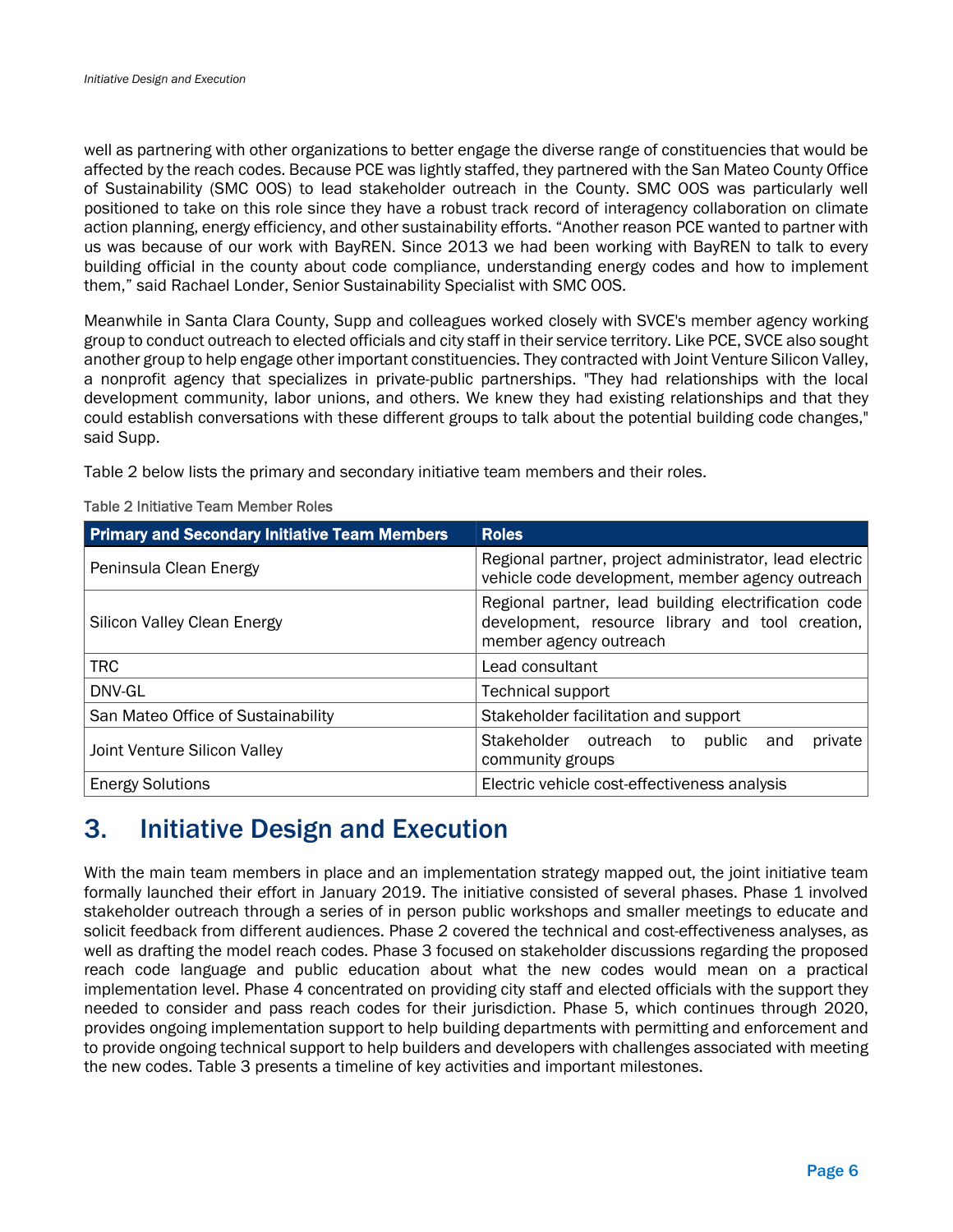| <b>Date/Timeline</b>   | <b>Primary Activity/Milestone</b>                                       |
|------------------------|-------------------------------------------------------------------------|
| June to December 2018  | Strategic planning and preparation                                      |
| January 2019           | Reach code kickoff event for city staff                                 |
| February 2019          | Statewide building electrification cost-effectiveness studies           |
| <b>March 2019</b>      | Building reach code workshops                                           |
| April 2019             | Draft model reach codes and measures available                          |
| April & May 2019       | City-specific stakeholder engagements                                   |
| May 2019               | Last input into model code measures                                     |
| June 2019              | Model reach code language shared                                        |
| June to August 2019    | Outreach and adoption technical assistance                              |
| <b>July 2019</b>       | Berkeley bans natural gas                                               |
| July to October 2019   | City councils vote on desired reach codes (depends on city workplan)    |
| September 2019         | Menlo Park passes all electric reach code                               |
| August to October 2019 | Cities submit code packet for CEC approval                              |
| December 2019          | Start of training for city staff                                        |
| January 1, 2020        | Reach codes to go into effect at the same time as statewide code update |
| 2020                   | Ongoing training and implementation support for cities and builders     |
| 2020-2022              | Opportunities to adopt reach code throughout three-year code cycle.     |

#### Table 3 Reach Code Initiative Timeline and Major Milestones

## 3.1 Stakeholder Engagement and Input

The joint team knew that public involvement would be central to the success of the initiative and they sought to actively engage elected officials and local government staff, such as sustainability managers, building department officials, and community development managers. They also drew up plans to engage a full spectrum of stakeholders including: developers, architects, engineers, contractors, labor union representatives, energy consultants, low income advocates, environmental groups, homeowners, business people, representatives from various regional and state agencies. Their engagement strategy was designed to stimulate interest, generate support, identify barriers, and address concerns. Awareness-building activities included: council meeting announcements, newspaper articles, social media, and email messages to all permit applicants for new construction projects. They also planned to host and attend dozens of public events, webinars, roundtables, and meetings with a wide range of audiences throughout the year. "Overcommunication is an asymmetric risk," said Girish Balachandran, Chief Executive Officer of SVCE. "If you overcommunicate you will be fine, but under-communicating can quickly stop the process. From the beginning we planned to reach out to as many stakeholders as possible as early and as often as we could to get them involved in the dialogue and engaged in the process."

To kick things off in January 2019, PCE and SVCE hosted a combined meeting with elected officials, city managers, building departments, and others to formally announce the launch the joint initiative and to educate them about their plans over the coming year. This initial meeting led to further joint meetings and webinars to discuss the cost effectiveness studies and the potential pathways for achieving the reach codes. In addition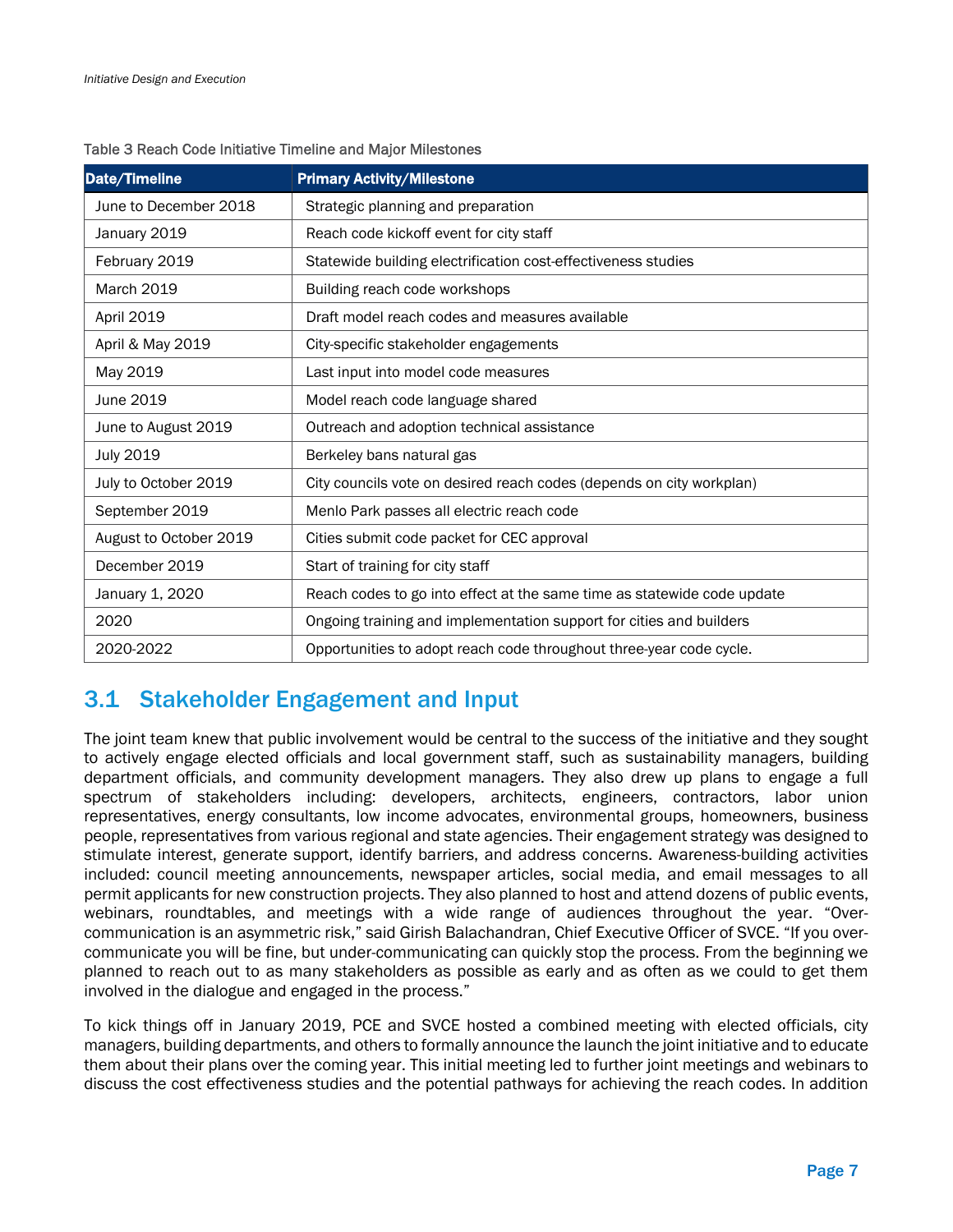to these joint meetings, the CCAs also each hosted three stakeholder charrettes<sup>5</sup> in their service territories for a total of six between the two CCAs. The first charrette focused on city employees, including city sustainability staff, building department officials, city managers, and other staff who might be involved in the reach code effort. The second meeting covered similar topics from the perspective of developers and builders. The third meeting was open to advocacy groups and others from the general public. The charrettes were designed to both present information and to gather feedback in order to better understand the interests and concerns of the various stakeholder group. As might be expected, some people were strongly supportive calling for aggressive changes, while others were tentative or resistant.

Aside from the charrettes, PCE and SVCE also held numerous one-off meetings with individual municipalities, labor representatives, affordable housing advocates, and developers to get a sense of how potential reach codes could affect these different constituencies. In all, the joint initiative team engaged with more than 400 people across 15 major public events and scores of meetings with city councils, commissions, working groups, and interested parties. "It wasn't unusual to average three or four engagements per jurisdiction that was considering the codes. We probably had between 80 and 100 meetings over the January to December 2019 timeframe across the two jurisdictions," said Reyes. "There were different audiences and a lot of it was educational, but it was also bidirectional. We learned a lot and we had many dialogues where people raised concerns that needed to be addressed. For example, central heat pumps were a big technical issue and there was quite a bit of discussion on that from an engineering standpoint. Electric vehicle infrastructure also required considerable technical discussion," he added.

Other concerns came from affordable housing and other real estate developers who felt their business models could be compromised, and from single-family homeowners who feared being told they would need to remove existing gas appliances. Many topics needed simple clarification or education, such as explaining utility and equipment costs. "In some cases, people assumed the use of electric resistance for water and space heating, which would be outrageously expensive. However, heat pump technology is extremely efficient, and the costs are much lower than electric resistance heating," said Reyes. "The statewide cost-effective studies reviewed different scenarios and different building types and, while in some circumstances there was a marginal increase in cost, they generally showed costs for all electric construction were lower or a wash."

Other common topics requiring education included 1) explaining that all electric technologies are tried and true (heat pumps were invented in 1857; heat pump water heaters began in the 1950s; and induction cooking was introduced in the 1970s), 2) explaining the difference between higher efficiency and lower costs, 3) explaining that while natural gas is cleaner than coal it is still a fossil fuel that releases emissions when it burns, and 4) explaining that gas fired appliances do not provide more resiliency than all electric appliances during Public Safety Power Shutoff (PSPS) events since they still require electricity to run fans and ignite the gas.

## 3.2 Technical Analysis

Although the concept of building electrification technically comprises all end uses within a building structure, for the purpose of preparing the draft codes, the joint initiative team focused on four primary end uses: space heating, water heating, cooking, and clothes drying. Heat pumps played a central role in the recommended technology options for both space heating and water heating. Compared to GHG-emitting gas-fired furnaces and water heaters that can reach a maximum of 96% thermal efficiency, heat pumps can operate with coefficiencies of performance often greater than 350% and they can be powered by 100% carbon free electricity. To supplant gas cooktops, the team looked toward induction cooktops, rather than older electric

<sup>5</sup> Charrettes are facilitated meetings with a variety of stakeholders to discuss goals and outcomes, concerns, potential issues, and other considerations.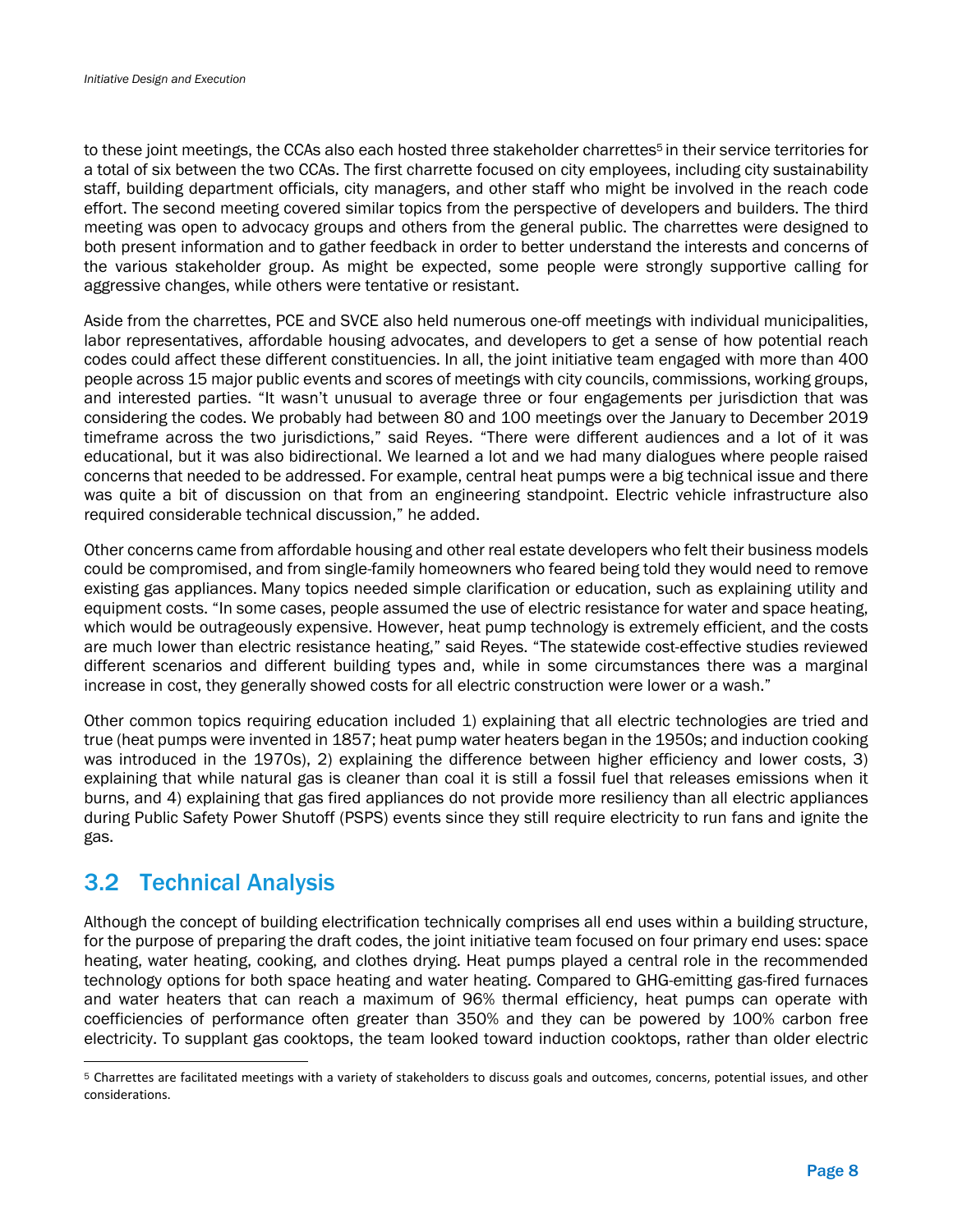resistance stove tops, since induction cooking offers a greater degree of efficiency, speed, control, and safety that compare favorably with natural gas. For laundry, gas-fired clothes dryers could be replaced by either electric resistance or heat pump units. Newer heat pump dryers can be 35% to 50% more efficient than older electric resistance technologies.

Although most use cases for these technologies were fairly straightforward, the team also investigated some highly technical design challenges such as central heat pump water heaters and transformer upgrades for large multifamily complexes, as well as other challenging situations including high-capacity heating for laboratories and large commercial buildings. In some of these instances, a viable technical solution was found. In other situations, it became clear that the team would need to draft reasonable exemptions to the proposed model reach codes.

## 3.3 Cost-Effectiveness

When local governments adopt reach codes that exceed the minimum standards of the State's Energy Code (Title 24, Part 6), they must demonstrate to the CEC that they have provided a cost-effective compliance path that does not represent an unreasonable burden to residential and nonresidential applicants. To support the new reach codes, the joint initiative team knew they could rely on two statewide cost-effectiveness studies for Energy Code reach codes funded by the four investor-owned utilities for the California Statewide Codes and Standards Program; one for residential homes and another for nonresidential buildings. 6 This pair of statewide cost-effectiveness studies compared performance-based approaches for new construction using multiple combinations of all electric and mixed fuel (natural gas and electricity) efficiency measures, solar panels, and electric battery storage. The studies analyzed the cost-effectiveness of these combinations across all 16 California climate zones and across a range of building prototypes including: one-story and two-story single-family homes, two-story multifamily structures, three-story office buildings, single-story retail, and fourstory hotels. The two most important findings from the studies were: 1) mixed fuel new construction can achieve cost-effective energy performance through a combination of high efficiency measures, solar, and battery storage; and 2) all electric new construction saves GHG emissions while achieving cost-effective performance at a lower cost than mixed fuel construction due to the avoided costs of natural gas infrastructure. In other words, the studies identified cost-effective combinations of measures that would be suitable for the drafting of building electrification reach codes.

Yet, as helpful as these statewide cost-effectiveness studies were, they only addressed half of the joint initiative team's desired plan for their model codes. They also wanted to exceed statewide Title 24 and CalGreen minimum standards for residential and nonresidential electric vehicle capabilities (see Table 6 on p 16). Local reach codes can require more EV parking spaces and higher standards of EV charging than these minimum requirements, but here too, any local reach codes must be supported by a cost effectiveness study assessing the costs of installing EV charging systems and associated infrastructure on both the customer and utility side of the meter.

In this case, the joint initiative team felt they needed to conduct their own cost analysis. "We felt comfortable relying on the statewide IOU-sponsored cost-effectiveness study for building electrification," said Reyes. "But we felt it would be essential to do our own cost-effectiveness study for electric vehicles since the approach we were taking was so fundamentally different than the State code or other similar local EV codes."

<sup>6</sup> Frontier Energy and Misti Bruceri & Associates, 2019 Cost-Effective Study: Low-Rise Residential New Construction, California Energy Codes and Standards Statewide Utility Program; TRC and EnergySoft, 2019 Nonresidential New Construction Reach Code Cost Effectiveness Study, California Energy Codes and Standards Statewide Utility Program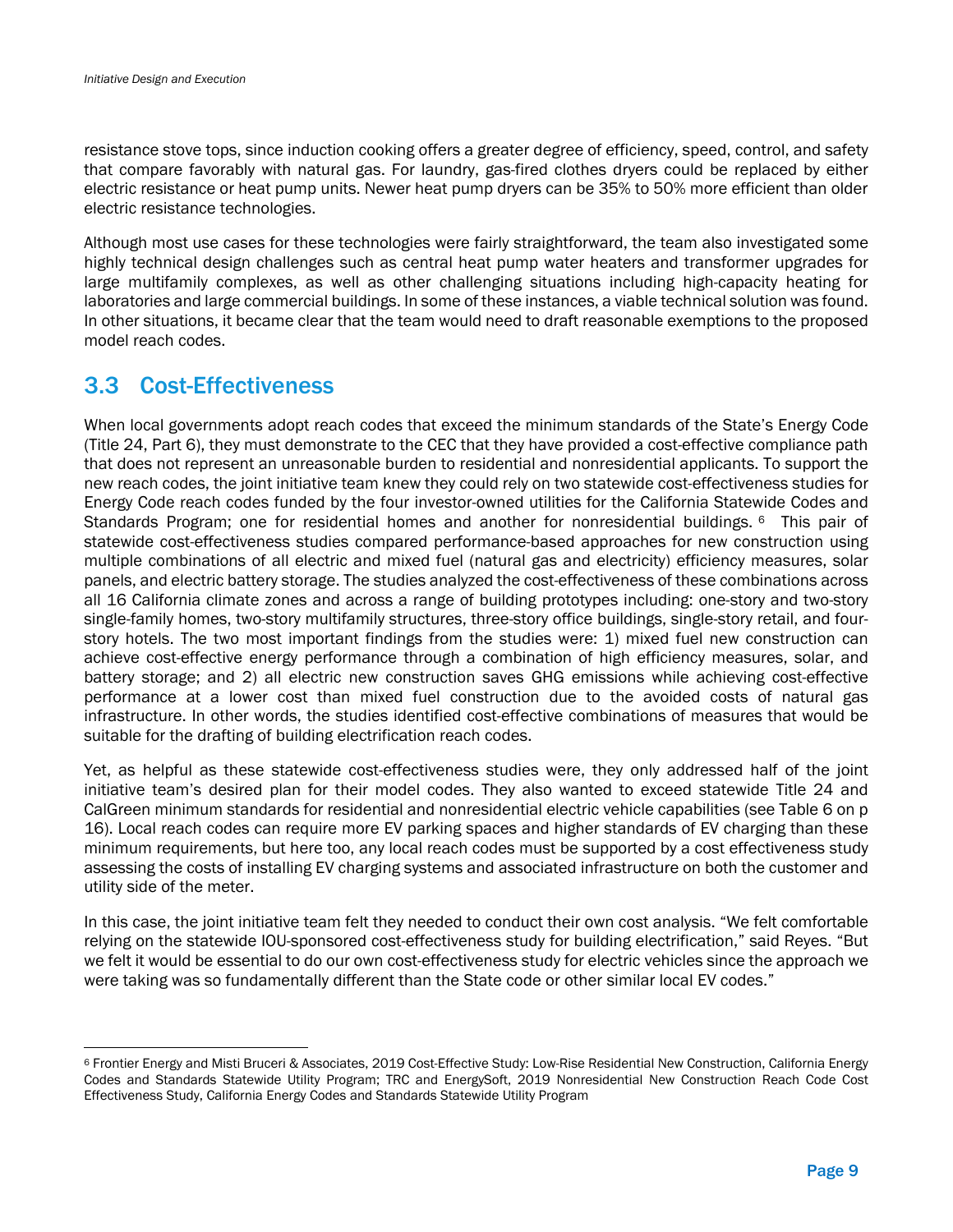For instance, CalGreen nonresidential code minimum standard requires "EV capable" parking spaces fitted with conduit and electrical panel capacity for a 40 ampere, 208/240-volt circuit, but it does not require that finished parking spaces come equipped with appropriate wiring and electric vehicle supply equipment (EVSE) to actually provide the EV charging. The joint initiative team wanted its model codes to go beyond "EV capable" and specify "plug and play" charging for single-family, multifamily, office, and other commercial buildings with varying percentages of Level 1 (standard 110 V outlet) and Level 2 (220 V outlet) charging. So, they hired Energy Solutions to conduct an electric vehicle infrastructure cost analysis7 for the PCE and SVCE service territories.

Analyzing cost-effectiveness for electric vehicle charging can be challenging due to the number of variables that can be involved. In addition to factors involving upfront capital expenditures, ongoing operational costs vary significantly depending on the type of vehicle, the level of charging, the amount of charging required, and when charging occurs. So, the joint initiative team decided to construct a simpler cost argument since new construction is the least expensive time to install charging infrastructure rather than during a future retrofit. With this in mind, Energy Solutions analyzed the costs associated with installing EV infrastructure in new construction and compared them with the analogous costs of retrofitting existing structures. Their model considered the cost of wiring, switch gear, conduit, trenching, and transformers for a commercial office with 60 parking places, a multifamily complex with 60 parking places, and a multifamily complex with 150 parking places. Their model compared customer-side and utility-side of the meter costs during new construction with similar costs for retrofit activities that also included additional costs for demolition and electric infrastructure replacement. The study found that EV infrastructure installation costs for new construction were up to four times less expensive per parking spot compared to retrofit costs (Figure 1). Although the Energy Solutions study was not finalized until September 2019, it helped justify the model EV reach codes and provided a great source for messaging for those advocating for the EV codes. In the interim, the joint initiative team relied on other similar studies, including one for Oakland, CA, as they drafted their model codes.

<sup>7</sup> Energy Solutions 2019. "Electric Vehicle Infrastructure Cost Analysis Report." Peninsula Clean Energy & Silicon Valley Clean Energy. peninsulareachcodes.org/wp-content/uploads/2020/03/PCE\_SCVE-EV-Infrastructure-Report-2019.11.05.pdf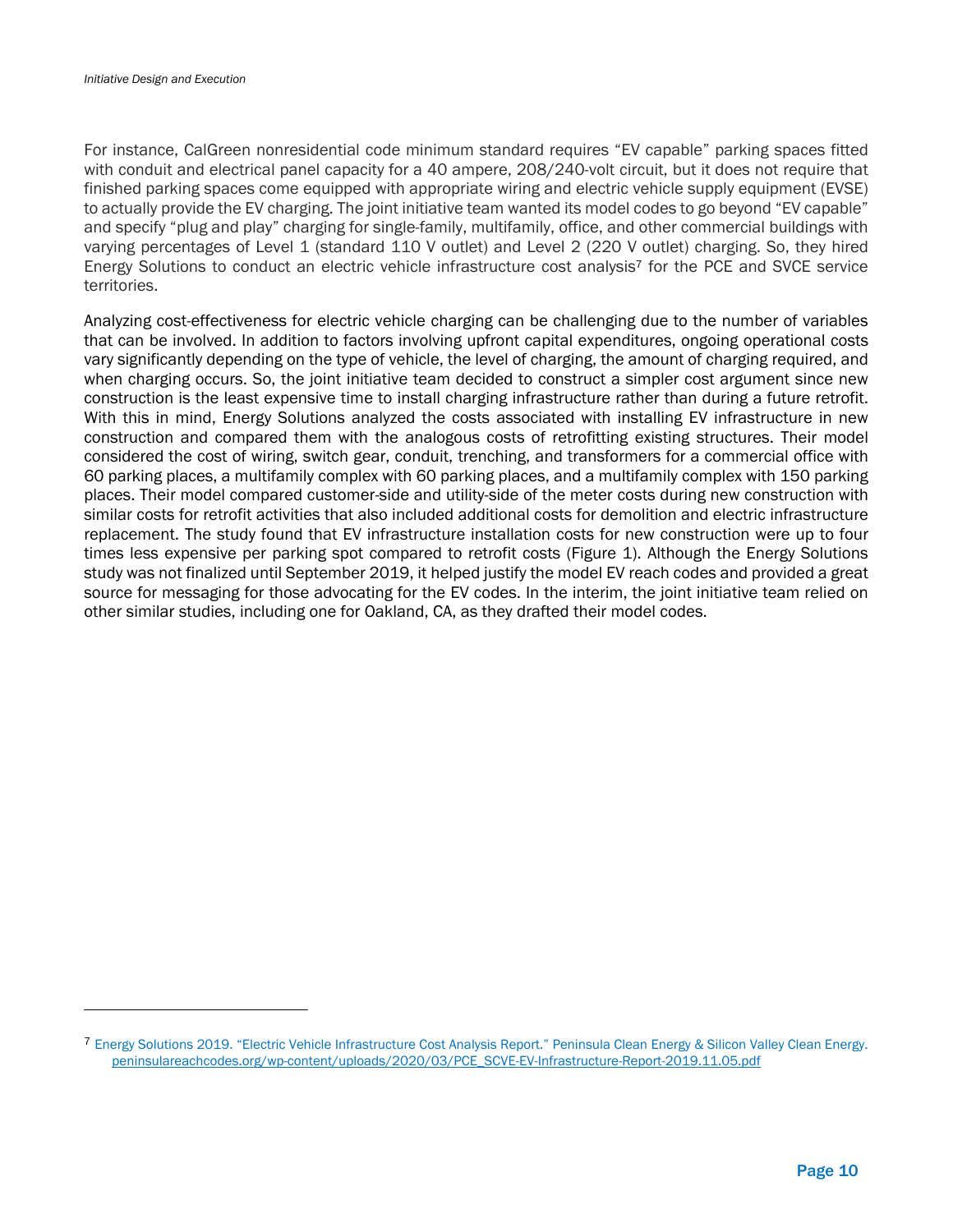

Figure 1 Comparison of New Vs. Retrofit EV Infrastructure Costs

## 3.4 Model Code Development

Once the joint initiative team knew the varying combinations of cost-effective options, they had the remaining information they needed to draft model Title 24 and CalGreen code language for both building electrification and EV charging. They combined it with their preliminary technical analysis and the feedback that they had received from their initial stakeholder engagement and began to draft the model codes and the rationale to support them. Their initial code language drew upon previous reach codes drafted by the City of Palo Alto and Marin County, which had implemented electrification codes during the 2016 code update cycle and, importantly, had not faced any legal challenges.

### 3.4.1 Building Electrification

The team developed two primary compliance paths (Table 4) for building electrification. Option 1 called for all electric building design in which case the new structure did not need to exceed state energy codes. Option 2 was a mixed fuel option that allowed for both electric and natural gas end uses, with additional requirements for GHG emissions to be offset with higher efficiency standards of 5% to 30% beyond statewide energy codes, as well as solar water heating or battery storage, and the prewiring of circuits and receptacles to reduce retrofit costs for the future replacement of natural gas appliances with electric appliances. The premise behind this two-path, "electric preferred" approach was twofold. First, while the team ideally wanted to promote higher efficiency all electric buildings, their first priority was to disrupt the business-as-usual practice of constructing mixed fuel buildings. So, they prioritized carbon savings rather than simultaneously requiring higher energy savings. By aligning Option 1 with current statewide energy codes they sought to make the compliance path for all electric buildings less expensive and hence more of attractive than the mixed fuel option. Second, they wanted to provide a mixed fuel compliance path that acknowledged builder and customer preferences for natural gas end uses, while promoting higher efficiency requirements that come at somewhat higher cost.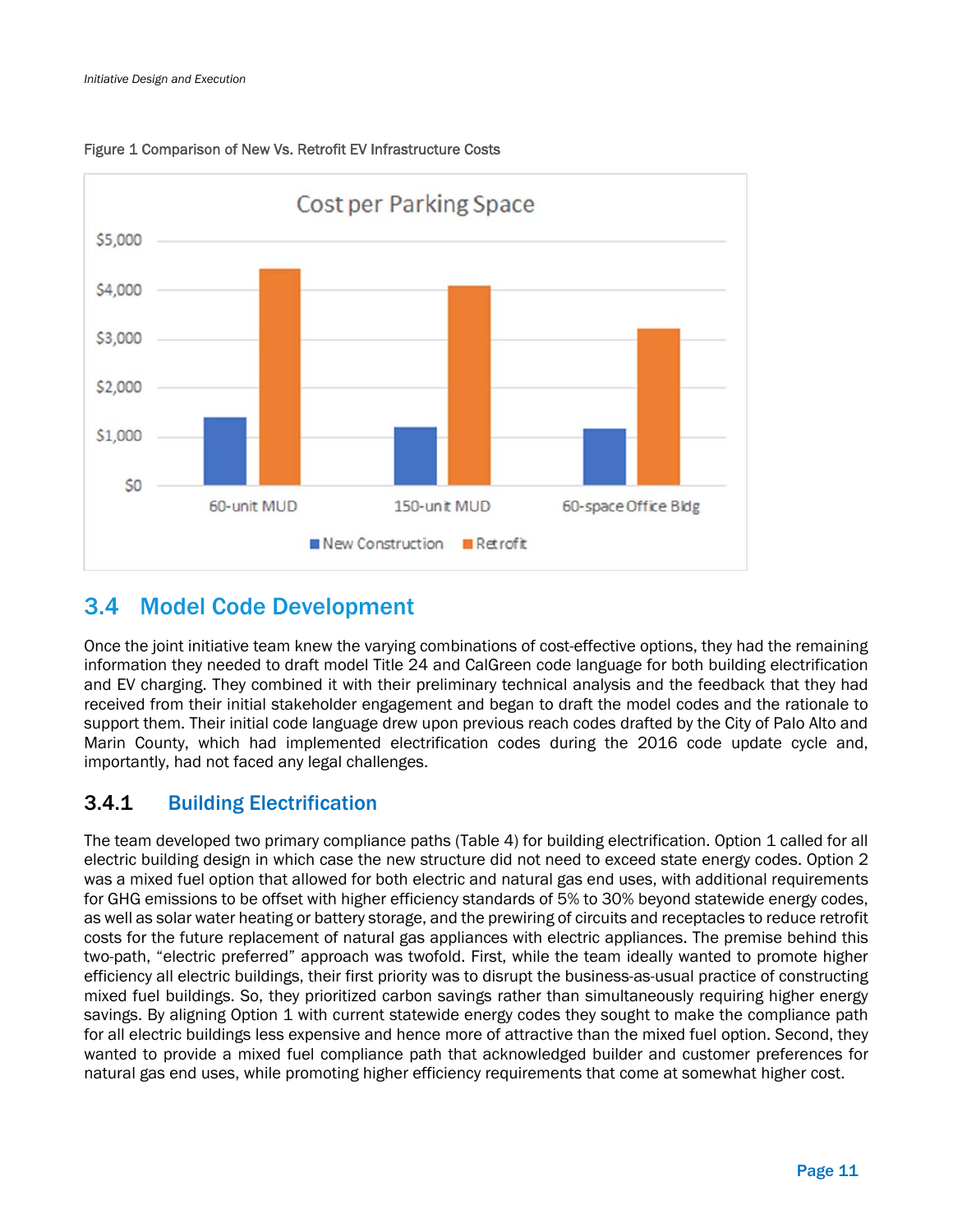#### Table 4 Reach Code Comparison

|                                         | 2019 CalGreen                                                                                           | <b>Reach Code</b>                                                                                       |                                                                                                                                                                         |  |  |  |  |  |  |  |
|-----------------------------------------|---------------------------------------------------------------------------------------------------------|---------------------------------------------------------------------------------------------------------|-------------------------------------------------------------------------------------------------------------------------------------------------------------------------|--|--|--|--|--|--|--|
| <b>Building Type</b>                    |                                                                                                         | <b>All-Electric</b>                                                                                     | <b>Mixed-Fuel</b>                                                                                                                                                       |  |  |  |  |  |  |  |
|                                         | Meet Title 24 Energy<br>Requirements using:<br>Performance or<br>$\bullet$<br>Prescriptive<br>$\bullet$ | Meet Title 24 Energy<br>Requirements using:<br>Performance or<br>$\bullet$<br>Prescriptive<br>$\bullet$ | Exceed Title 24 Energy Requirements<br>using:<br>Performance (10 EDR points) or<br>$\bullet$<br>Prescriptive (additional measures)<br>$\bullet$                         |  |  |  |  |  |  |  |
| Single-Family<br>Two-Family<br>Townhome | Require solar generation                                                                                | Require solar generation                                                                                | Require solar generation and:<br>Solar water heating or<br>$\bullet$<br>1.5 kWh battery<br>$\bullet$                                                                    |  |  |  |  |  |  |  |
|                                         | Required adjacent outlet for<br>future electric replacement:<br>Gas water heaters                       | Use electric appliances                                                                                 | Required adjacent outlet for future<br>electric replacement:<br>Gas water heaters<br>$\bullet$<br>Gas clothes dryers<br>$\bullet$<br>Gas ranges and stoves<br>$\bullet$ |  |  |  |  |  |  |  |
|                                         | Meet Title 24 Energy<br>Requirements using:<br>Performance or<br>$\bullet$<br>Prescriptive<br>$\bullet$ | Meet Title 24 Energy<br>Requirements using:<br>Performance or<br>$\bullet$<br>Prescriptive<br>$\bullet$ | Exceed Title 24 Energy Requirements<br>using:<br>Performance (10 EDR points) or<br>$\bullet$<br>Prescriptive (additional measures)                                      |  |  |  |  |  |  |  |
| Multifamily                             | Require solar generation                                                                                | Require solar generation                                                                                | Require solar generation and:<br>Solar water heating or<br>$\bullet$<br>2.75 kWh battery<br>$\bullet$                                                                   |  |  |  |  |  |  |  |
|                                         | Required adjacent outlet for<br>future electric replacement:<br>Gas water heaters                       | Use electric appliances                                                                                 | Required adjacent outlet for future<br>electric replacement:<br>Gas water heaters<br>$\bullet$<br>Gas clothes dryers<br>$\bullet$<br>Gas ranges and stoves<br>$\bullet$ |  |  |  |  |  |  |  |
|                                         | Meet Title 24 Energy<br>Requirements using:<br>Performance or<br>$\bullet$<br>Prescriptive<br>$\bullet$ | Meet Title 24 Energy<br>Requirements using:<br>Performance or<br>$\bullet$<br>Prescriptive<br>$\bullet$ | Exceed Title 24 Energy Requirements<br>using:<br>Performance (9% compliance<br>$\bullet$<br>margin)<br>Prescriptive (additional measures)                               |  |  |  |  |  |  |  |
| Nonresidential                          | Solar generation ready zone                                                                             | Solar generation ready zone                                                                             | Solar generation ready zone                                                                                                                                             |  |  |  |  |  |  |  |
|                                         | Required adjacent outlet for<br>future electric replacement:<br>Gas water heaters                       | Use electric appliances                                                                                 | Required adjacent outlet for future<br>electric replacement:<br>Gas water heaters<br>$\bullet$<br>Gas clothes dryers<br>$\bullet$<br>Gas ranges and stoves<br>$\bullet$ |  |  |  |  |  |  |  |

By May 2019, the joint initiative team began to circulate the proposed codes for feedback from member agencies and other stakeholders throughout the PCE and SVCE service territories. While they received meaningful comments on their draft codes, it was an external event that changed the trajectory of the joint reach code initiative effort. In July 2019, the City of Berkeley became the first city in the United States to pass a natural gas ban prohibiting any new gas infrastructure to be installed in new buildings within city limits. This decision was not only the first of its kind, it was also unusual in that it applied to developers applying for initial land-use permits rather than building permits, which come later in the development process. Moreover, rather than working through the city's local building and energy codes, the ban relied upon the city's local policing powers for enforcement. Although Berkeley later also passed electric-preferred energy codes that apply to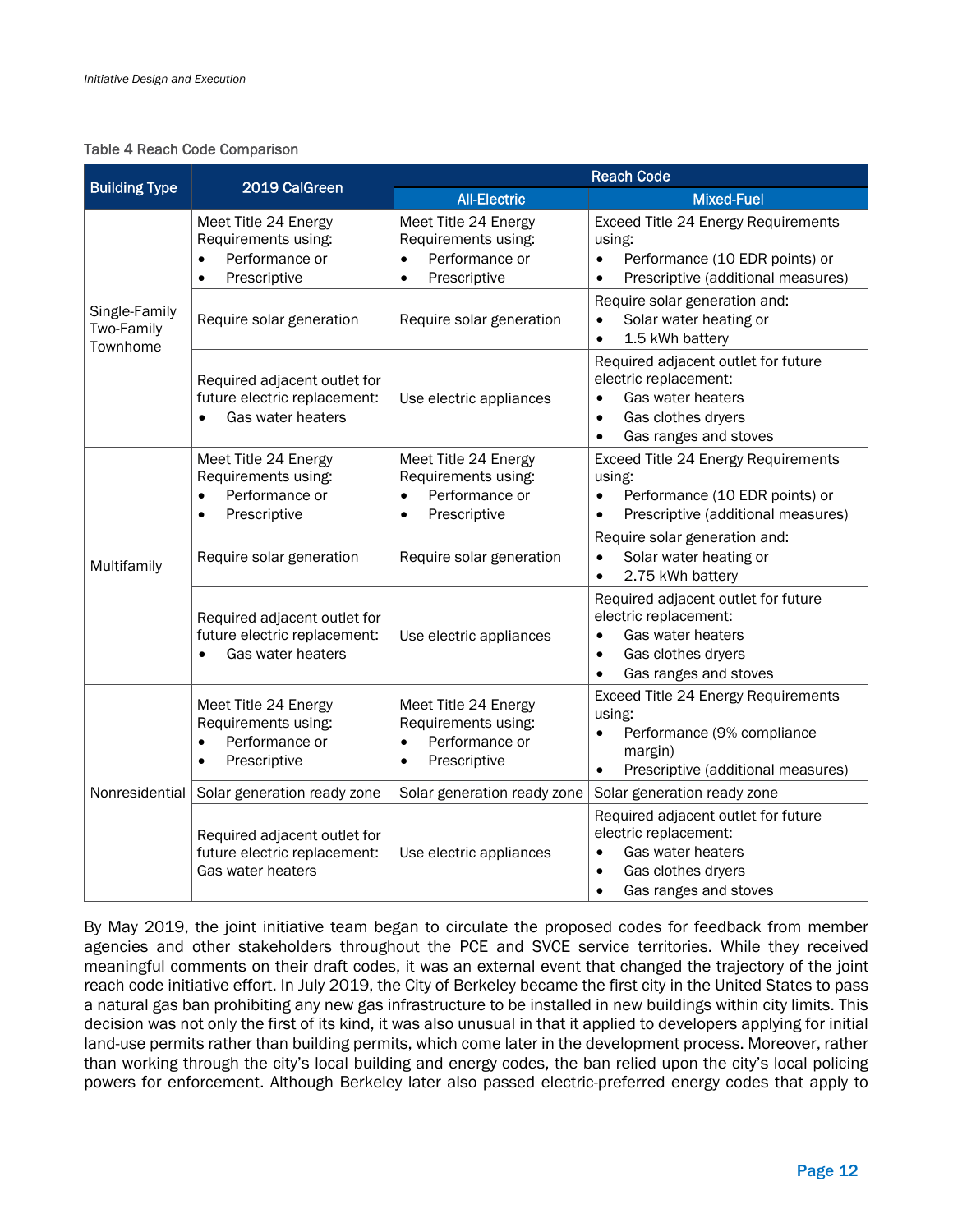building permits, the initial decision to use their policing powers to ban new natural gas laterals brought lawsuits challenging its legality.

Interestingly, Berkeley's ban on natural gas also marked an important milestone with PG&E, which came out in support of cost-effective all-electric new construction at Berkeley's council meeting. "Their public support of decarbonization was important to our reach code effort," said Bailey of SVCE. "Before that point, we didn't know whether or how much resistance PG&E might have to our initiative because they hadn't made public statements about it."

As municipalities in San Mateo and Santa Clara counties watched this unfold, they were emboldened by Berkeley's groundbreaking efforts and PG&E's supportive stance, yet they were also eager to avoid any legal difficulties. The City of Menlo Park also set a historic precedent when it passed an electrification reach code that mandated that all new construction projects must install electric space heating and water heating, while still allowing natural gas for other end uses such as cooking and fireplaces. Unlike Berkeley's approach, Menlo Park focused on building permits and relied upon the statewide cost-effectiveness studies. They argued that all electric appliances represented a cost-effective approach and that they were not required to provide a mixed fuel option.

"When we looked at the menu of policy choices presented, we didn't see a path toward greater building electrification uptake," said Rebecca Lucky, Sustainability Manager for the City of Menlo Park. "PCE's model codes disincentivized natural gas by requiring higher efficiency standards to attempt to motivate people toward all electric, but it was not clear to us if that would work or if people would still result in the desired outcome. In fact, there were case studies that the two-path approach does not greatly motivate building permit applicants to go all electric. We began looking at how can we just require all-electric for new buildings as a start. The main barrier right off the bat was overcoming potential legal challenges regarding federal energy efficiency standards" that Berkeley was being sued over. So, Menlo Park reached out to the nonprofit Building Decarbonization Coalition who had hired a legal firm, Shute, Mihaly & Weinberger, to provide analysis assessing the legal framework within which local governments can decarbonize new and existing residential and commercial buildings in California. <sup>8</sup> "When we initially talked to the California Energy Commission, we were informed that requiring all electric would be in violation of the federal energy efficiency standards. But we started to question this based on the information from the Building Decarbonization Coalition, and we came to the conclusion that there was not a great risk of violating the federal standard since we were not setting energy efficient requirements for appliances, but rather determining the energy source for an appliance. If we only passed an all-electric pathway without regulating the efficiency of any appliances, then we would be compliant. It would be in people's interest to use high-efficiency all electric appliances but any cost-effective all electric appliance would be permissible," she said.

The joint initiative team applauded this streamlined approach and supported Menlo Park as it sought approval from the California Energy Commission, which eventually came December 11, 2019. The team added Menlo Park's "mostly electric" approach to their list of recommended model code options. After Menlo Park's approach was recognized as viable by the CEC the conversation changed, and the Menlo Park model became the front runner for other municipalities who were investigating reach code options. "Menlo Park demonstrated a way to limit natural gas use in new construction while still working within the state's existing framework," said TRC's Farahmand. "It really got things moving by creating a situation where rather than the CCAs going to cities with a suggestion for how they could do something, a city, one of their peers, came up with a fairly aggressive idea based on feedback from their own building department and legal counsel. It was a powerful

<sup>8</sup> Elison Folk, Building Decarbonization: Legal Opportunities and Hurdles for Local Governments, Shute Mihaly, Weinberger, San Francisco, 2019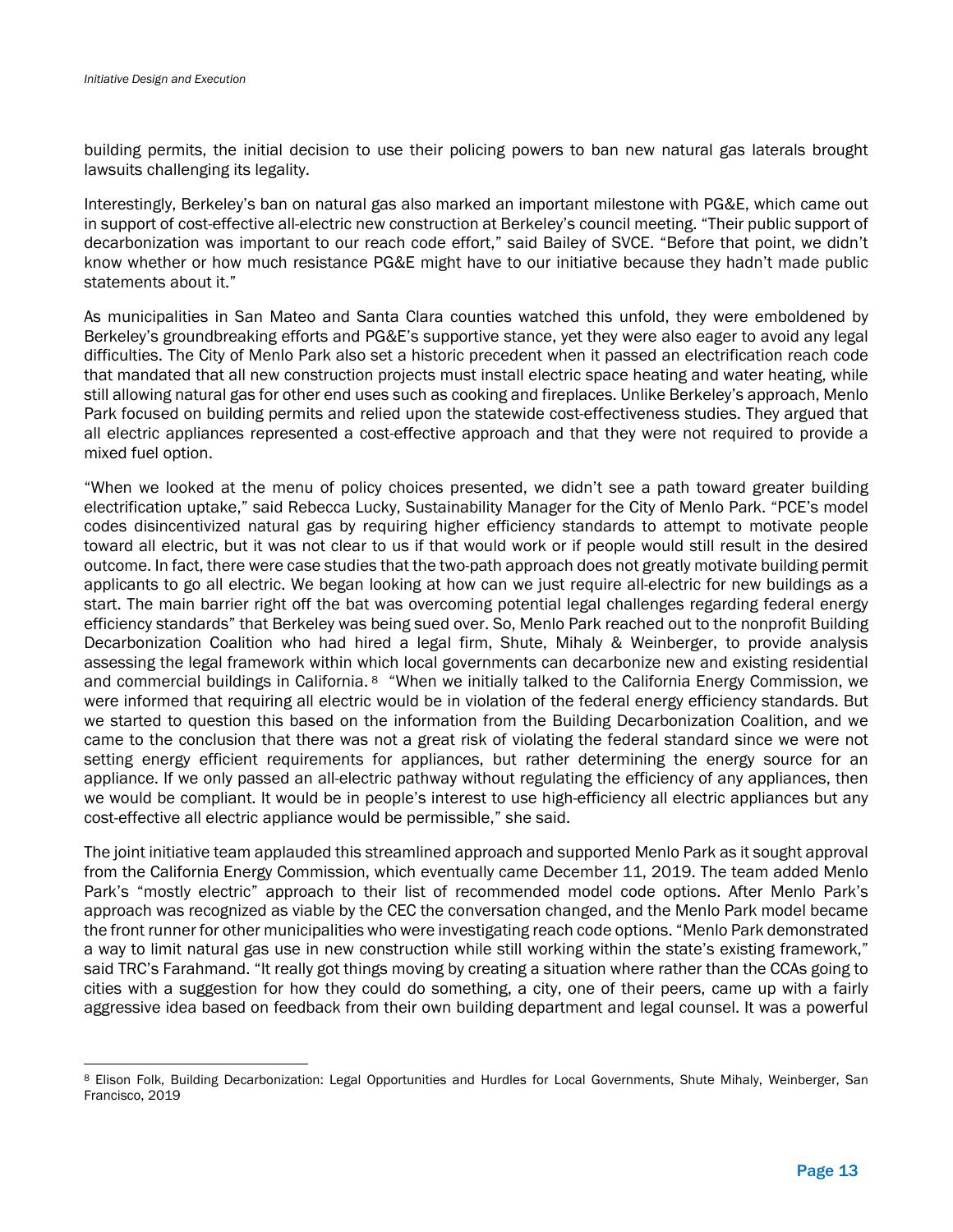example, and a lot of cities felt motivated to pass something as well. Of course, it also helped that the deadline was fast approaching for any new codes to be ready for the first of the year."

Another consideration driving interest in Menlo Park's approach to allowing only all electric water heating and space heating was a concern with implementation costs. When building department representatives provided feedback on the original model codes proposed by the CCAs, they pointed out the extra staff time necessary to monitor compliance with multiple implementation options. Limiting the options to all electric requires less initial staff training and less effort and expertise on each jobsite. In short, the Menlo Park approach enabled municipalities to cut approximately 80% of greenhouse gas emissions from new construction without the need to invest the effort, expense, and political capital to fight for the remaining 20%. Of course, some cities were interested in curbing more than 80% of greenhouse emissions, and other municipalities had different ideas about the path that would work best for their constituents. Table 5 below summarizes the building electrification reach code options presented to cities for their consideration.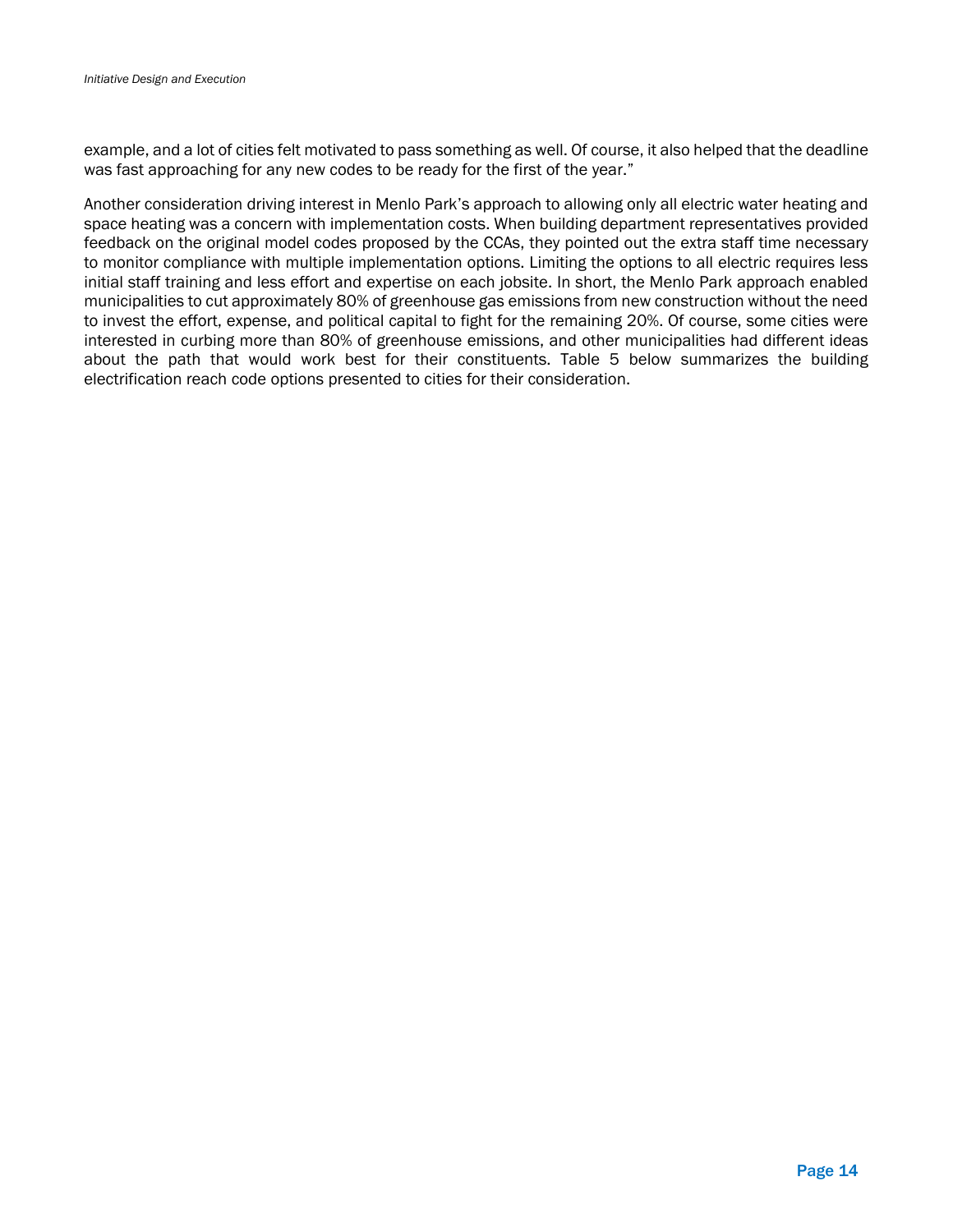#### Table 5 Reach Code Summary

| Code                                                                                         | <b>Cost-Effective</b>       | <b>W/in CEC Guidelines</b> | <b>Included in PCE/SVCE</b><br>recommendation |  |  |  |  |  |  |  |
|----------------------------------------------------------------------------------------------|-----------------------------|----------------------------|-----------------------------------------------|--|--|--|--|--|--|--|
| Base Title 24                                                                                | Yes                         | Yes                        | Yes                                           |  |  |  |  |  |  |  |
| All-Electric                                                                                 | Yes                         | Yes                        | Yes - Pathway 1                               |  |  |  |  |  |  |  |
| Mixed-Fuel                                                                                   | Yes                         | Yes                        | Yes - Pathway 2                               |  |  |  |  |  |  |  |
| <b>Mostly Electric</b><br>(residential only)                                                 | Not as a standalone pathway | Yes                        | Yes - Pathway 2A                              |  |  |  |  |  |  |  |
| CalGreen Tier 1 or Tier 2                                                                    | Not as a standalone pathway | Yes                        | No.                                           |  |  |  |  |  |  |  |
| Ban on Natural Gas                                                                           | Yes                         | No <sup>1</sup>            | No.                                           |  |  |  |  |  |  |  |
| <sup>1</sup> A ban utilizes a city's police power, not via a local amendment to Energy Code. |                             |                            |                                               |  |  |  |  |  |  |  |

### 3.4.2 Electric Vehicle Infrastructure

From the beginning, the joint initiative team recognized that EV's represent a significant percentage of load in new construction, and they felt strongly that prewired "plug-and-play" charging of EV's at home and at work needed to be incorporated into the electrification reach codes. "The state code for electric vehicles is very incremental and it mostly calls for EV capable infrastructure. But it's not actually changing access to charging," said Reyes. "Our approach was fundamentally different. We wanted every residential unit to have access to charging, but we needed to keep the infrastructure costs as low as possible. So, our central feature ensures Level 1 charging which is dramatically less expensive and still meets the needs of drivers on a day-to-day basis."

This meant exceeding the mandatory 2019 CalGreen requirements for EV charging that specify that all new construction must be EV capable, and that nonresidential buildings provide Level 2 charging in 6% of parking spaces; multifamily complexes provide 10% of parking spaces with Level 2 charging, and single-family residences provide one parking space with Level 2 charging. To understand these requirements necessitates a bit of background.

The CalGreen requirements rest on four primary parameters: charging level, readiness, building type, and quantity of spaces. Charging level refers to the speed of the charge. Level 1, sometimes called trickle charging, uses standard household outlets (15 – 20 Amp, 120 V AC) and provides approximately 3 to 4 miles of driving distance per hour of charging. Level 2, sometimes called standard charging, uses "dryer outlet" levels of power (40+ Amp, 208/240 V AC) and provides approximately 25 to 30 miles of driving distance per hour of charging. Level 3, sometimes called DC fast charging, uses 24 to 350 kW power and provides between 72 and 1200 miles of driving distance per hour of charging.

EV readiness also comes in three types. The first type, EV Capable, essentially means "some assembly required." It calls for extra capacity in the electric panel and the installation of conduit that is ready to accept electrical wiring since wall and underground spaces will be inaccessible in the future. The second type, EV Ready, is basically "plug-and-play." It calls for a complete electrical circuit from breaker to receptacle, as well as signage. The third type, EV Charging Station, has everything necessary to deliver electricity into the vehicle at Level 2 speed. CalGreen also makes distinctions based on building type: single-family homes, multifamily complexes, office buildings, and other commercial buildings. The percentage of spaces specifies the amount of parking spaces at any given building type that must meet the charging level and readiness requirements.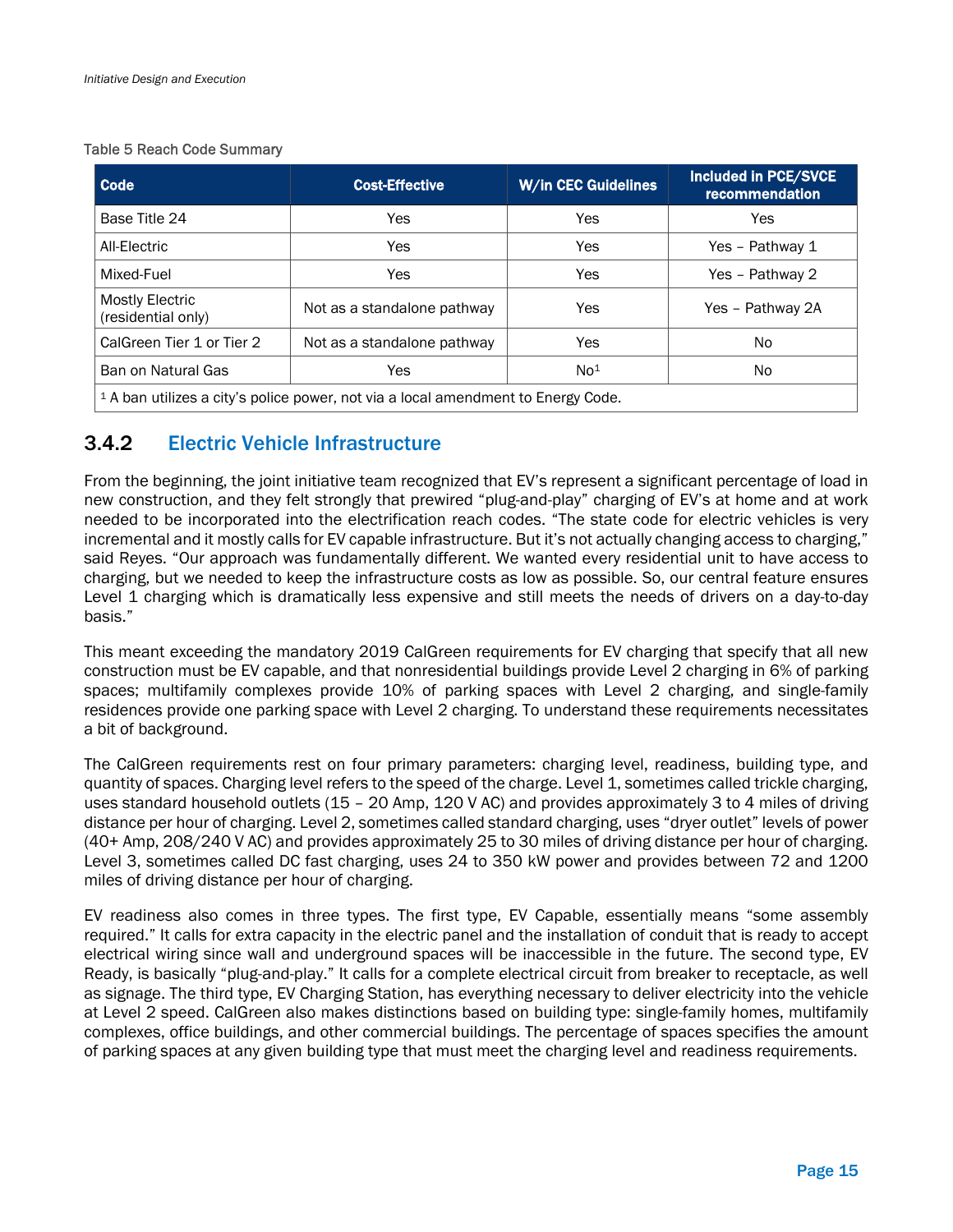With this in mind, the joint initiative team set out to establish higher standards for the percentage of spaces required for EV capability, EV readiness, and EV charging stations by building type. They wanted reach codes that would ensure that new buildings are prepared to meet the increasing need for electric vehicle charging capabilities when at home and away, while also minimizing costs and allowing for reasonable exceptions. For example, they foresaw that future households are likely to have two electric vehicles and that while both cars may need to charge simultaneously, only one of them is likely to need Level 2 charging. Multifamily complexes presented more of a challenge since the team wanted 100% of residents to have access to EV charging. While providing Level 2 charging for all parking spaces was desirable, it was not practical either from a costeffectiveness standpoint nor based on the fact that the physical space required for the additional secondary transformers would necessitate a reduction of the number of parking spaces available for residents. After back-and-forth conversations with developers and affordable housing advocates, the team ultimately recommended a mix of Level 1 and Level 2 spaces and the use of automated load management systems to adjust the amount of power available at each parking spot depending upon the number of vehicles being simultaneously charged. When it came to office buildings and other nonresidential building parking lots, the team advocated for a mix of readiness levels and charging speeds based on an acknowledgment that vehicles are parked for differing periods of time and that some drivers will also have access to charging at home. Table 6 below shows how the 2019 CalGreen code compares to the proposed EV reach codes.

| <b>Readiness Level</b>                                                                                | 2019 CalGreen*                                             | Reach Code Initiative*                                                                                              |  |  |  |  |  |  |  |
|-------------------------------------------------------------------------------------------------------|------------------------------------------------------------|---------------------------------------------------------------------------------------------------------------------|--|--|--|--|--|--|--|
| EV Capable (electrical conduit and<br>panel space in place)                                           | SF: 1 space L2<br>$MF: 10\%$ spaces L2<br>NR: 6% spaces L2 | Offices: 30% spaces L1                                                                                              |  |  |  |  |  |  |  |
| EV Ready (fully wired receptacle ready<br>for charging)                                               | None                                                       | $SF: 1$ space $L2 + 1$ space $L1$<br>MF: 25% spaces L2 + 75% spaces L1<br>Office: 10% spaces L1<br>NR: 5% spaces L1 |  |  |  |  |  |  |  |
| <b>Electric Vehicle Charging Station</b><br>(EVCS)                                                    | None                                                       | Office: 10% spaces L2<br>NR: 6% spaces L2                                                                           |  |  |  |  |  |  |  |
| *Abbreviations: SF = single-family, MF = multifamily, NR = nonresidential, L1 = level 1, L2 = level 2 |                                                            |                                                                                                                     |  |  |  |  |  |  |  |

#### Table 6 EV Code Comparison

## 3.5 Feedback, Code Modifications and Exceptions

When the draft codes were ready to be circulated, the initiative team reached out to municipalities and stakeholders to gather feedback, allay concerns, and prepare to make any necessary modifications. "We hosted about 30 different community events to get feedback while we were drafting the model codes, and then, after they were written, we had even more events with the building community to ensure people understood them and to find out where we needed to refine things. We captured everyone's feedback on a poster board and then had a conversation to hash out challenges and concerns," said Londer from SMC OOS. Interestingly, they encountered more people complaining about the complexity of the State's newly proposed standard building codes than with the proposed model codes. Nonetheless, there were a number of concerns raised by both building department staff and the developer community.

Among building departments, the main concerns were implementation of the reach codes and ability for building industry to rise to the challenge. "Building officials tend to be traditionalists for good reason since it's their job is to protect immediate health and safety. Reach codes can be difficult to prioritize since inspectors tend to focus on immediate health and safety and they may not see their role in regards to the bigger health and safety considerations of communities in the face of climate change and how buildings can be a part of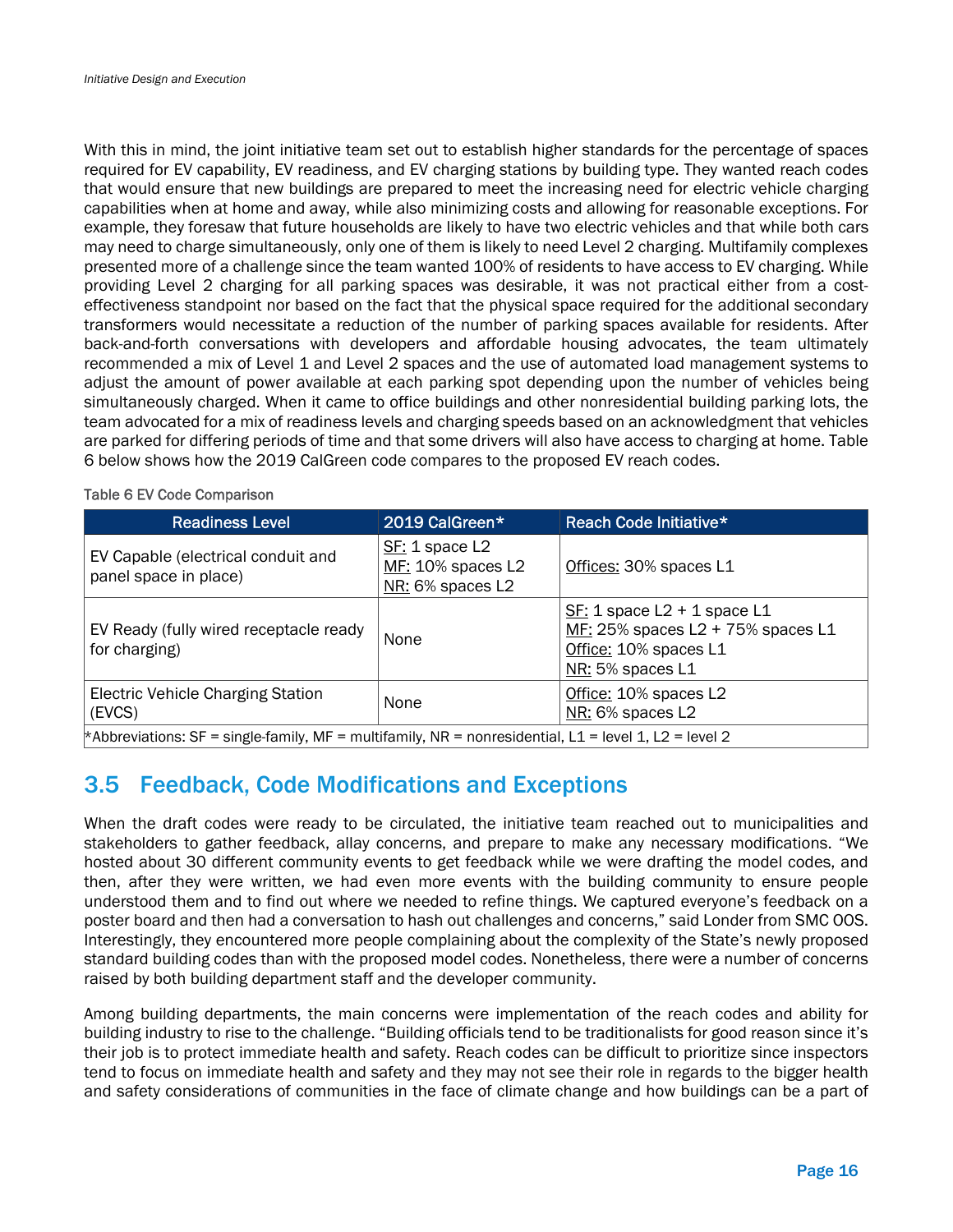the solution," said Lucky of Menlo Park, explaining their focus on compliance with electrical and ventilation safety requirements as opposed to long term health considerations from natural gas burners inside the home or worldwide carbon emissions. She also observed building officials from various communities expressing concern about the potential difficulty meeting the energy efficiency requirements for mixed use yet not expressing similar concerns regarding the all-electric option. That helped clarify the decision to move forward with an all-electric only pathway.

Among developers, concerns focused on cost, technological complications, and the real-world implications of implementing the codes. The proposed model codes "set off an alarm bell since it could really increase our cost and liability on our projects," said Eric Hansen, Vice President of Construction for SummerHill Apartment Communities, a developer of market rate residential and mixed-use properties in the Bay Area. "We wanted to be good partners and do the right thing by building sustainably, but initially we had a lot of concern about the financial and logistical impacts of implementing reach codes on our projects."

One issue that Hansen brought up was the inapplicability of the cost effectiveness study. He felt it did not accurately represent the costs associated with providing natural gas to multifamily facilities. "Their study focused on single-family developments where every home needs an individual gas lateral. We only need to bring in one lateral to serve all of the residential units through a single meter, so our costs are much lower. But even though we disagreed with the cost effectiveness studies we didn't use that as a reason to fight the move away from natural gas," he said. "We know people prefer gas ranges, but if we have to go with electric ranges we will." However, Hansen did raise an issue when it came to the increased electric load and the increased costs associated with additional transformers and underground electrical. "Between the extra load associated with domestic water heating and the EV charging, we needed to bring in one or two additional transformers per project. That's costly and it directly affects the number of units we can build," he added.

Hansen and the technical consultants spent considerable time addressing centralized heat pump water heating without resolving all the technical issues. But the joint initiative team did successfully address the issues that Hansen and others raised regarding EV charging. To mitigate concerns about secondary transformer costs, the initiative team worked with the California Building Standards Commission and the Department of General Services to modify their proposed EV codes by adding an electrical load management provision.

According to Farahmand of TRC, "The version of the code we had written said that if more than one car in a multifamily facility was charging at the same time, they all needed to be able to have full Level 2 charging capabilities at all times. We talked with them about writing something that would address this without conflicting with what CalGreen says about Level 1 and Level 2 charging, and we revised it to allow for the use of an automatic load management software system. By allowing for the use of the load management software, we gave developers more latitude. This way if one car was charging it would have Level 2 charging, but if more cars were charging at once we could guarantee that all four of them on the same charging circuit would at least be able to charge at Level 1. This was crucial because it set a minimum floor for charging levels while lowering the ceiling on the requirement." To keep overall costs down, the team also made an additional change by writing in a cap specifying that if the infrastructure costs exceed \$4500 per parking space for utility service or on-site transformer capacity, then builders don't have to add more spaces beyond that.

The extra costs associated with EV readiness and charging speeds were also of particular importance to affordable housing providers. To address those concerns, the joint initiative team hosted a workshop with the Housing Leadership Council of San Mateo County and facilitated an in-depth meeting with MidPeninsula Housing. Their first main points of contention involved a lack of familiarity on the part of contractors, so the joint initiative team agreed to provide training and technical support. The second issue involved the additional cost of providing EV charging, which the CCAs agreed to address with additional financial incentives.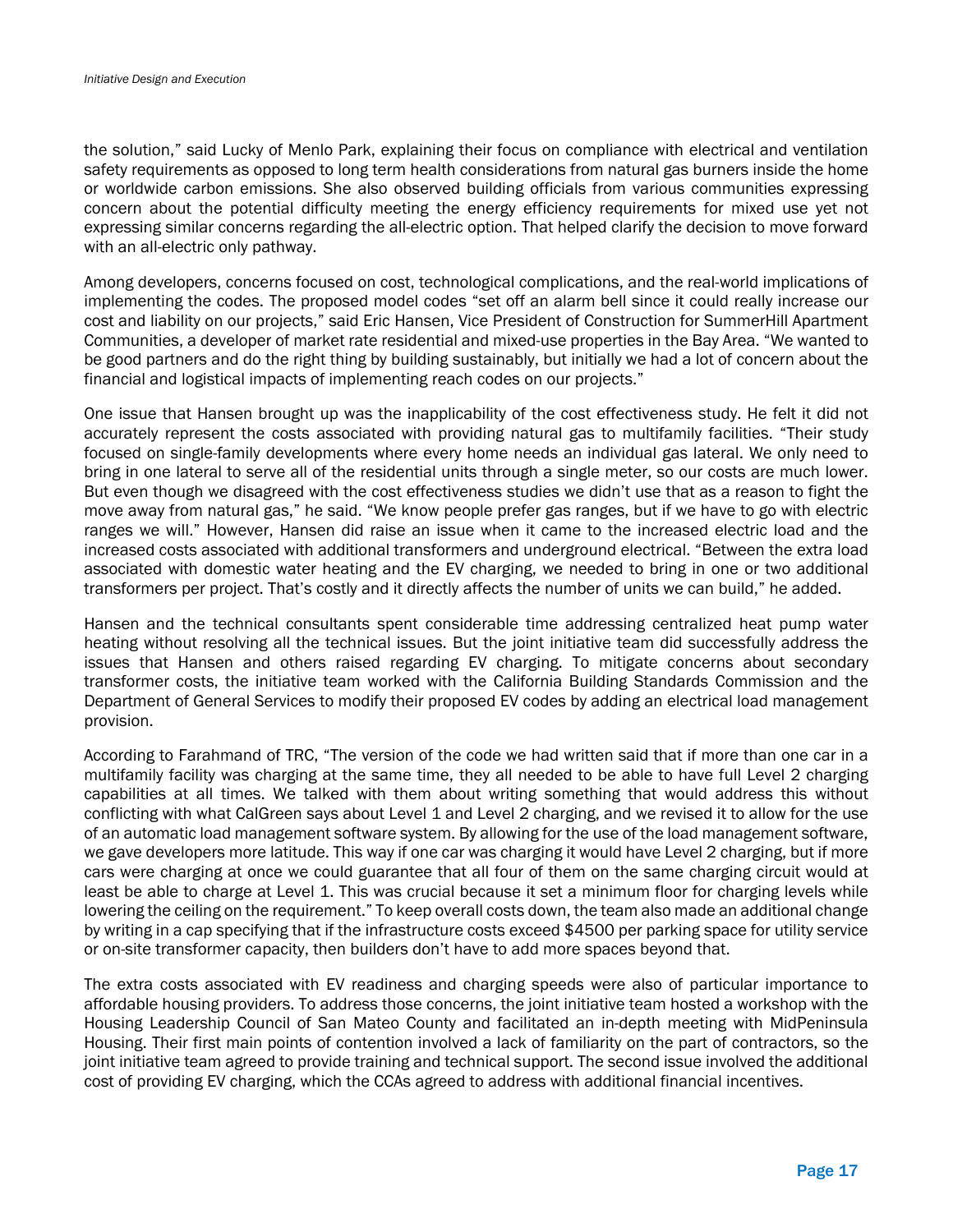These are just a few examples among the many issues addressed by the joint initiative team. Perhaps not surprisingly, they could not successfully address them all. For instance, other stakeholders, such as those whose livelihoods involve natural gas, were not particularly happy. Although the joint initiative team did their best to accommodate stakeholders, in the end the reach code initiative was an exercise in advocating for forward progress while mitigating the most difficult aspects of change.

## 3.6 Financial, Technical and Adoption Support

In addition to the joint team's investment in technical and cost effectiveness analysis, model code development, and stakeholder engagement, they also recognized that municipalities would need to invest a substantial amount of their own staff time and money to do the work necessary to bring their own version of reach codes to a vote before their city councils, including preparing reports, drafting their preferred code language, and conducting a legal review. Any efforts made by city staff would necessarily come at the expense of other city initiatives. So, the joint initiative team decided to lower the risk of considering the adoption of reach codes by offering municipalities a grant of \$10,000 payable to the city's general funds to help cover these costs. Grant recipients were required to prepare a viable building electrification and/or electric vehicle infrastructure reach code for a council vote, but they were not obligated to ultimately adopt a reach code ordinance.

The initiative team also developed an extensive suite of tools and templates and made them available via an online resource library.9 The library provides:

- Sample ordinance language and a reach code template
- Templates for staff reports, letters
- Sample submission documents for the California Energy Commission
- A PowerPoint slide library
- Sample code facts and findings
- Links to all relevant cost-effectiveness analysis and electric vehicle cost studies
- Discussion materials on carbon emissions savings and cost-effectiveness
- A 13 page frequently asked question document
- Case studies
- A flyer for homeowners
- Suggested timelines for adoption
- Building department checklists
- Online videos
- Reach code training presentations
- A set of links to external resources

As different municipalities have passed their own ordinances for electric vehicles, electric appliance preferred, all electric only, or natural gas bans, those examples have been added to the library as well.

Although the list of resources that the joint initiative team provided is extensive, the joint team does not claim credit for creating everything on their own. "There are a number of efforts happening across the state, including one coordinated by the Building Decarbonization Coalition. So, rather than reinvent the wheel we collaborated closely with them to develop a shared set of implementation tools, including checklists, training, and other materials," explained Reyes. Two examples from the resource library are shown below.

<sup>9</sup> The online library can be accessed at https://peninsulareachcodes.org/#resources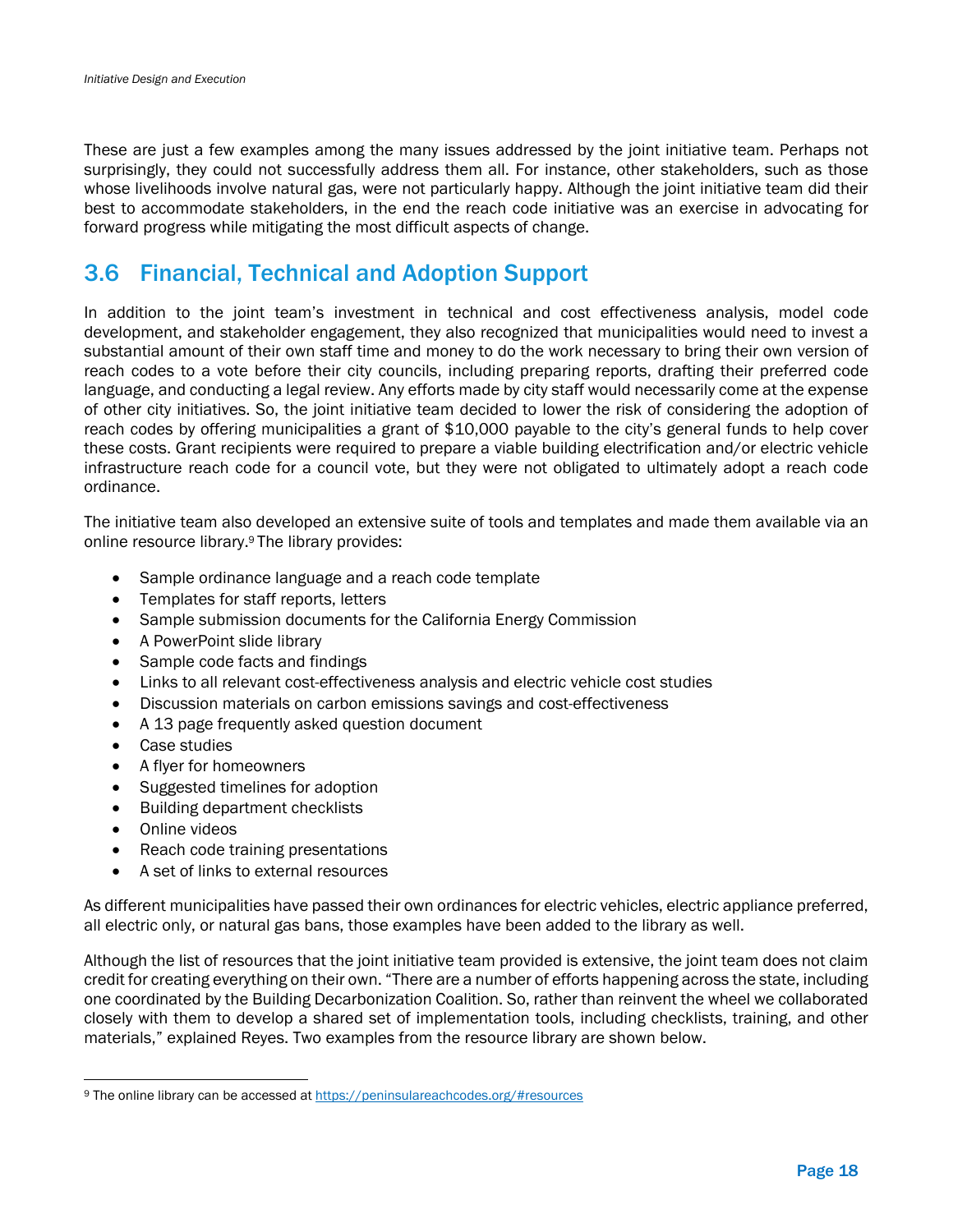Figure 2 provides an example of an infographic<sup>10</sup> used in a variety of slide presentations. It illustrates the capital and ongoing energy costs associated with each primary all electric end use. It also explains how an allelectric home can remain cost-effective over 30 years despite a monthly energy bill of \$7 more per month when compared to a mixed fuel home due to the estimated \$10,580 difference in upfront capital construction costs. When those capital costs are invested in additional solar panels beyond those currently required by California Energy Code, the all-electric homeowner can save \$5 per month compared to a new mixed fuel home.





<sup>10</sup> Graphic prepared by TRC using information within the state-wide cost-effectiveness study, E3's Residential Building Electrification in California and the Rocky Mountain Institute's The Economics of Electrifying Buildings.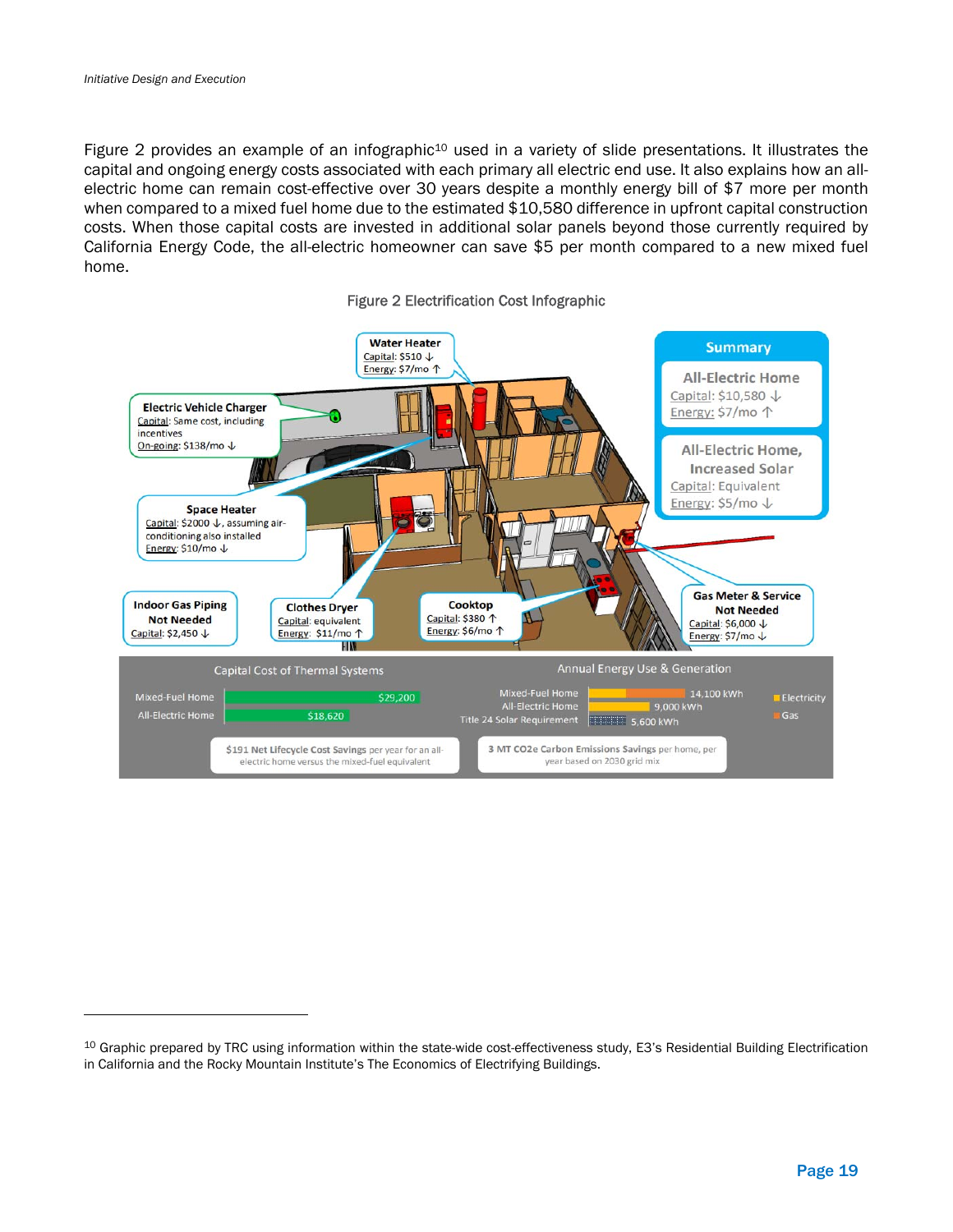The initiative team also prepared outreach materials for a general audience. Figure 3 provides an example of a flyer prepared to educate builders and single-family homeowners using simple benefit language and explanations.

#### Figure 3 Public Educational Handout



#### **What Are Reach Codes?**

Reach codes provide an opportunity for local governments to amend the 2019 state building code for new homes and commercial buildings. The amendments or "reach codes" are designed to encourage low-cost all-electric new construction of healthier, safer, and zero emission buildings while making it easier to charge electric vehicles.

#### **Why Reach Codes?**

- · Incentivize lowest-cost construction options
- · Encourage development of healthier, safer, lower emission buildings
- · Reflect the sustainability-related values of our community
- . Improve indoor air quality and reduce the risk of fires

New all-electric homes and apartments can<br>ave thousands!

#### **Single Family Home Reach Code Options**

Builders and developers can choose between an all-electric or mixed fuel construction option. The code encourages the all-electric option as it is less expensive, provides a healthier. safer residence while significantly reducing pollution.

| <b>Construction Options</b>                                    | <b>All-Electric</b><br><b>Construction</b> | <b>Mixed Fuel Construction</b><br>(Electric & Natural Gas)                                                                                                                                                                  |
|----------------------------------------------------------------|--------------------------------------------|-----------------------------------------------------------------------------------------------------------------------------------------------------------------------------------------------------------------------------|
| Efficiency required above<br>state code (compliance<br>margin) | 0%                                         | Additional 17 to 29%                                                                                                                                                                                                        |
| Estimated increase in<br>construction cost                     | \$0                                        | Extra \$6,800 to \$7,000                                                                                                                                                                                                    |
| Emissions from gas                                             | Zero                                       | 4+ metric tons of CO2 per year                                                                                                                                                                                              |
| Indoor air quality                                             | <b>Best</b>                                | Worse                                                                                                                                                                                                                       |
| Equipment utilized                                             | All electric appliances                    | Gas connection, gas meter, gas furnace<br>and water heater, CO monitor, electrical<br>wiring to all gas appliances for future<br>switch to electric with additional options for<br>additional PV/solar and storage required |





To learn more, visit PeninsulaReachCodes.org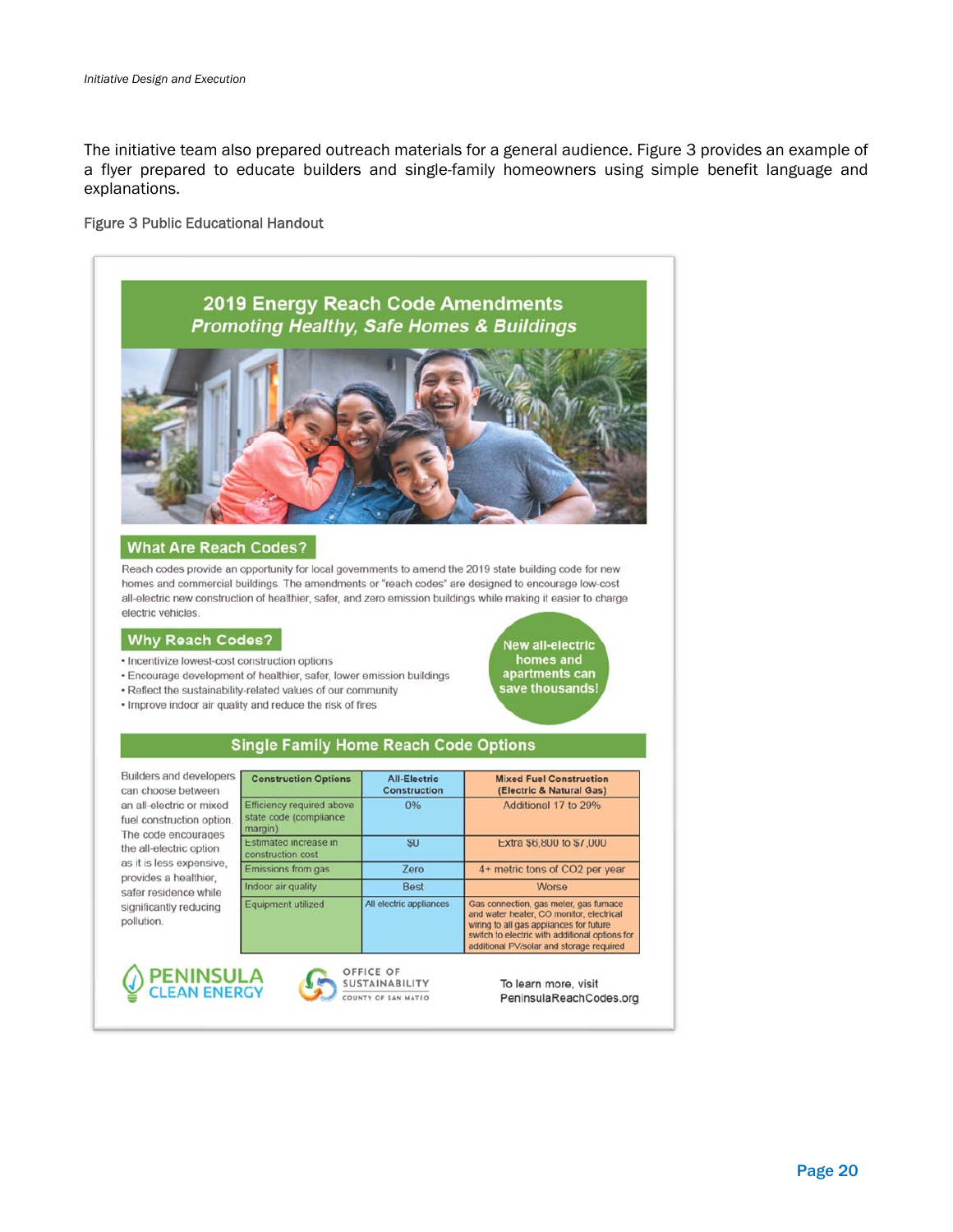## 3.7 Code Adoption

By the summer of 2019, jurisdictions began to consider and pass reach codes one after another. San Mateo was first, passing their reach codes on September 3, 2019. Others followed. Some of the quickest took the proposed model codes with modest modifications and moved from start to finish it a matter of a few months. Others were more deliberative, holding extensive stakeholder workshops and roundtables of their own. Although the timing of their adoption and the level of support that they asked for and received from the joint initiative team varied from city to city, the appreciation expressed by the various municipalities was close to universal. In the preparation of this case study, we spoke with several of them to learn more about their perspectives.

In 2015 the City of San Mateo adopted reach codes addressing solar and electric vehicles, so they were already familiar with the process. "Back then we had to do it all ourselves, including leading our own cost effectiveness study. This time we got to rely on the statewide cost effectiveness studies and on PCE for their support," said Andrea Chow, Sustainability Analyst for the City of San Mateo. "Building electrification was a new topic for us so their recommendations and technical support were really helpful. So was not having to pay for everything ourselves." San Mateo adopted an electric preferred reach code based on the model code proposed by the joint initiative team. "I know they were aiming for cohesion across the region, but what we ended up adopting was a bit different from their template," she said. "We really appreciated TRC's expertise to review our ordinance and to answer technical questions from stakeholders and council members. PCE was very helpful hosting webinars, round tabling everyone, creating templates, and responding to emails, but it was their one-on-one consultant support that was really valuable. They spent a lot of time with us to review the cost-effectiveness studies, evaluate options, and finalize our ordinance."

Municipalities in the SVCE service territory also echoed those sentiments. Tony Eulo, Community Services Program Administrator for the City of Morgan Hill said that the support he received from SVCE was essential for his city's efforts to pass reach codes because their budgets are too small to support many administrative planning efforts. "My colleagues in Mountain View and Cupertino have literally twice the discretionary and general fund revenue that we do. We scrape by and try to focus our energies where we can get the biggest bang for the buck. Reach codes are a perfect example since we can adopt an ordinance that will have a huge impact on new development with very low ongoing administrative costs," he said. To keep things simple Morgan Hill opted to pass an outright ban on natural gas.<sup>11</sup> "It was the easiest way to get there since we didn't need to use the cost-effectiveness analysis or wait for CEC approval," Eulo said. "SVCE staff were instrumental in providing data and backup studies. They also came to our Council hearing to explain what other jurisdictions were doing. There's safety in numbers, and they explained that our actions were reasonable since we were not the only ones doing it."

Adrienne Etherton, Sustainability Manager for the City of Brisbane also credits the reach code initiative with smoothing the way for her city to pass its reach code ordinances. Brisbane opted for codes that required all electric space heating and water heating while allowing for other natural gas and uses, making their codes similar to the Menlo Park approach with minor modifications. "As a small city we tend to rely on outside expertise wherever we can. We were glad to have the technical help, policy language, and financial support from PCE. Without their encouragement and resources, I doubt we would have come up with something as strong as we did, and I know it would have taken longer. They made it much more palatable for everybody to move forward."

Lucky from Menlo Park also complimented the joint initiative team. "It took our external team and other communities a few weeks to come to terms with our mostly electric approach since it was different from what

<sup>11</sup> As of September 2020, unlike Berkeley, Morgan Hill had not faced any legal challenges.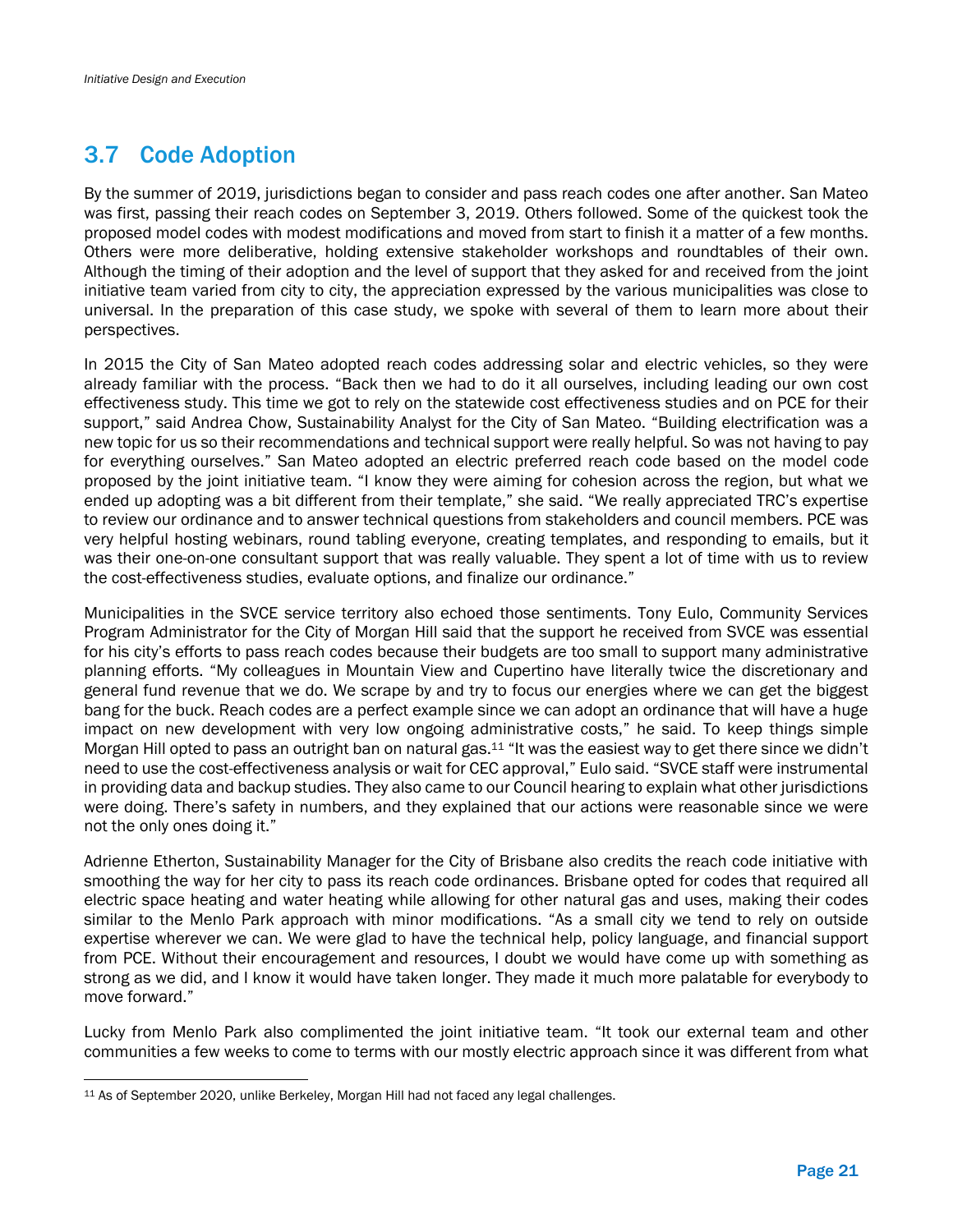they had been working on, but once they understood it they were very supportive, and they authorized their consultants to do the analysis and help us with our new direction. Luckily, they were open to it. I can see that it might be a pitfall for other CCAs who might feel obligated to their previous scope of work based on what other communities had originally committed to supporting," she said.

Lucky also praised to California Energy Commission. "They played a crucial role. They were always available for a conversation, even to our challenging stakeholders. They were open to challenging their previous thoughts and opinions, and they were nimble in addressing code barriers. Without their ability to build a solid relationship that really listened to our concerns, we wouldn't have achieved a successful outcome," she said.

With so many municipalities considering reach codes all at the same time, a friendly competition began to develop between them, and that too spurred cities to take steps they might not have felt comfortable with if they were acting on their own. "For three or four months, we were all competing with each other about what we were going to put before our councils and get adopted." said Howard Miller, Mayor of Saratoga and SVCE board member. "My own city went farther than I expected. We're pretty conservative. So, I was expecting us to pre-wire for electric vehicles and that's about it. Next thing I knew we were banning natural gas for space heating and water heating. I was pleasantly surprised and impressed."

While comments such as these are illustrative of the appreciation that municipalities felt for the joint initiative team's support, their efforts did not always lead to cities passing reach codes. In some cases, such as with Redwood City, deliberations are still underway. In other cases, jurisdictions decided not to pass them. For instance, Gilroy in Santa Clara County and the town of Woodside in San Mateo County decided against electrification. "Woodside has challenges with homes in remote locations where electric distribution is poor and they were concerned about not being able to run additional power up to those homes. They were also concerned with resilience," explained Reyes. Nonetheless, the joint team's efforts led to the largest sweep of new reach code ordinances in the state of California to date.

## 4. Measuring Success

The natural measure of success for PCE and SVCE's joint electrification reach code initiative is the number of jurisdictions that considered and ultimately adopted building electrification and electric vehicle reach codes for their jurisdiction. As of August 2020, seven of 21 local governments in San Mateo County considered reach code ordinances and six jurisdictions approved some version of electrification reach codes. In Santa Clara County, 12 of 13 local governments formally considered electrification reach codes and 10 cities adopted them. This represents a 47% (16/34) adoption rate, with 11 more jurisdictions across the two CCAs service territories still in the process of considering or adopting their own version of electrification reach codes.

According to the Building Decarbonization Coalition, of the 58 counties and 482 cities in California, a total of 32 have adopted some form of building electrification reach codes. This means that PCE and SVCE's joint electrification reach code initiative directly supported the adoption of half (16/32) of all building electrification reach code initiatives in the state. Moreover, several other entities have leveraged the materials developed for the initiative including East Bay Community Energy, the City of San Luis Obispo, and the city of Santa Clara's municipal utility Silicon Valley Power.

Table 7on the next page lists the jurisdictions in the PCE and SVCE service territories that have adopted building electrification reach codes. The table also provides counts of the code approach, type of system, type of building, additional solar and electric vehicle requirements, and the year of adoption. As shown in the table, there were variations in code adoption based on local considerations. However, the codes are highly consistent in a way that would not have been possible without the coordinating efforts of the joint initiative.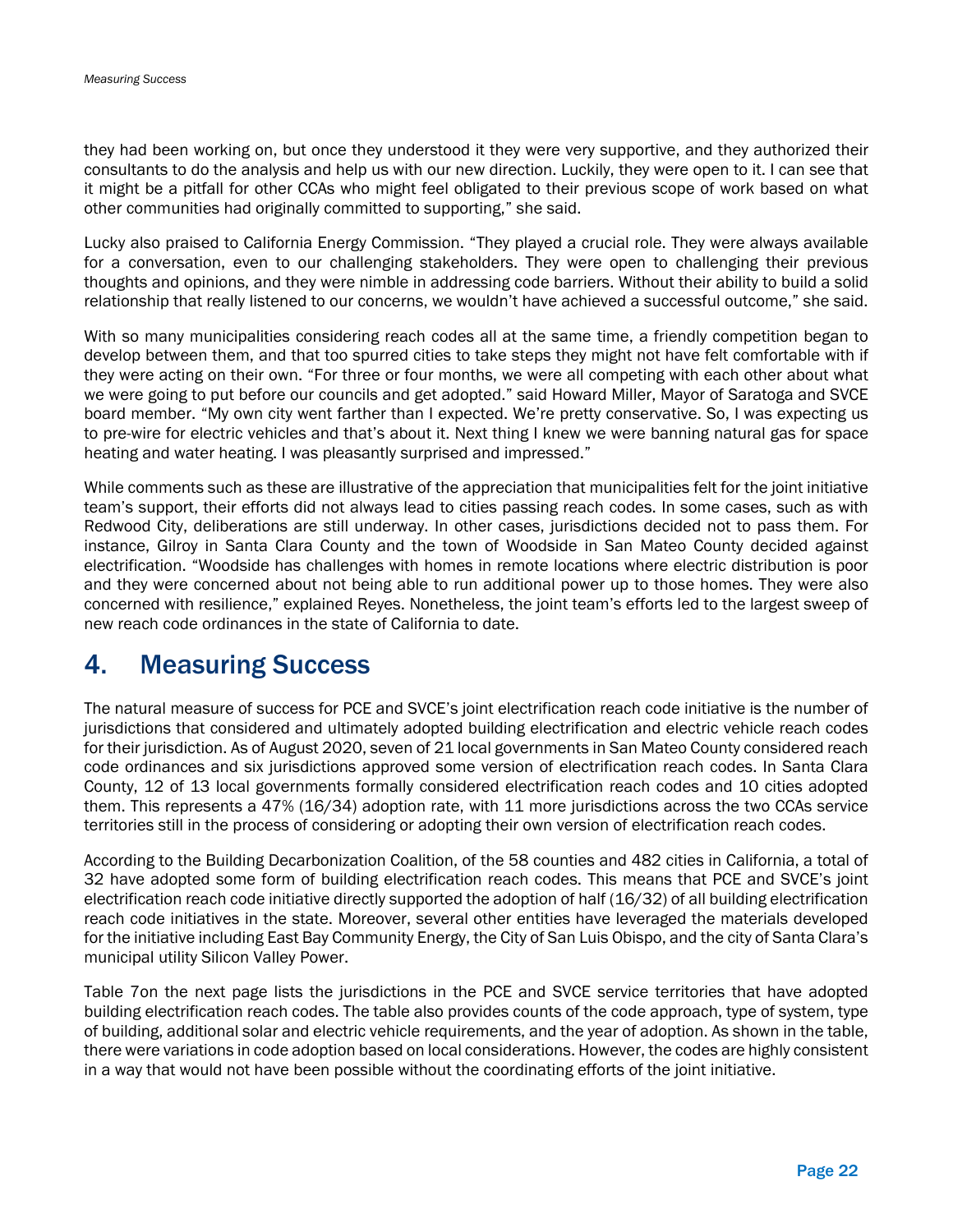### Table 7 Reach Code Adoption Summary

|                                                                                                            | Approach                                           |                           |                         | <b>Systems</b>  |                |                    | <b>Building Types</b>   |                                 |                       |                    |                    |                           |                  | Add-On                  |                     | <b>CCA</b>                |                         | Adopted                        |                    |                |
|------------------------------------------------------------------------------------------------------------|----------------------------------------------------|---------------------------|-------------------------|-----------------|----------------|--------------------|-------------------------|---------------------------------|-----------------------|--------------------|--------------------|---------------------------|------------------|-------------------------|---------------------|---------------------------|-------------------------|--------------------------------|--------------------|----------------|
| <b>Jurisdiction</b>                                                                                        | Natural Gas<br>Infrastructure<br>Moratorium<br>Gas | <b>All-Electric Reach</b> | Electric-Preferred      | Whole Building  | Water Heating  | Space Heating      | Low Rise Residential    | Residential<br><b>High Rise</b> | City-Owned Properties | Hotel              | <b>Retail</b>      | Office                    | Restaurant       | <b>Sciences</b><br>Life | Solar<br>Additional | Electric Vehicles         | Peninsula Clean Energy  | Silicon Valley Clean<br>Energy | 2019               | 2020           |
| Count                                                                                                      | $\mathbf{1}$                                       | 12                        | $\overline{\mathbf{4}}$ | 10              | $\overline{7}$ | $\overline{7}$     | 16                      | $\overline{13}$                 | $\overline{13}$       | $\overline{12}$    | $\overline{12}$    | $\overline{13}$           | $\overline{11}$  | 5                       | 4                   | 12                        | $6\overline{6}$         | 10                             | 13                 | $\mathbf{3}$   |
| <b>Brisbane</b>                                                                                            |                                                    | X                         |                         |                 | $\mathsf{X}$   | X                  | X                       | $\mathsf X$                     | $\mathsf X$           | $\mathsf{X}$       | $\mathsf X$        | $\mathsf{X}$              | $\overline{X}$   |                         |                     | $\mathsf{X}$              | $\overline{X}$          |                                | $\overline{X}$     |                |
| <b>Burlingame</b>                                                                                          |                                                    | X                         |                         | $\sf X$         | $\sf X$        | $\overline{X}$     | X                       | $\overline{X}$                  | $\overline{X}$        | $\overline{X}$     | $\overline{X}$     | $\overline{X}$            |                  | $\overline{X}$          |                     |                           | $\overline{\mathsf{X}}$ |                                |                    | $\mathsf{X}$   |
| Campbell                                                                                                   |                                                    | X                         |                         |                 | $\mathsf{X}$   | $\mathsf{X}$       | X                       |                                 |                       |                    |                    |                           |                  |                         |                     | $\sf X$                   |                         | $\overline{X}$                 |                    | $\mathsf{X}$   |
| Cupertino                                                                                                  |                                                    | X                         |                         | Χ               |                |                    | X                       | $\boldsymbol{X}$                | $\boldsymbol{X}$      | $\mathsf{X}$       | $\boldsymbol{X}$   | $\boldsymbol{\mathsf{X}}$ | $\mathsf{X}$     |                         |                     | $\pmb{\chi}$              |                         | $\mathsf{X}$                   | X                  |                |
| Los Altos Hills                                                                                            |                                                    | $\sf X$                   |                         |                 | $\mathsf X$    | $\pmb{\mathsf{X}}$ | X                       | $\mathsf{X}$                    | $\pmb{\mathsf{X}}$    | $\pmb{\mathsf{X}}$ | $\pmb{\chi}$       | $\mathsf{X}$              | $\boldsymbol{X}$ |                         |                     |                           |                         | $\sf X$                        | X                  |                |
| Los Gatos                                                                                                  |                                                    | X                         |                         | X               |                |                    | $\overline{X}$          |                                 |                       |                    |                    |                           |                  |                         |                     | $\boldsymbol{\mathsf{X}}$ |                         | $\mathsf{X}$                   | $\mathsf{X}$       |                |
| Menlo Park*                                                                                                |                                                    | X                         |                         |                 | $\overline{X}$ | $\overline{X}$     | $\overline{\mathsf{x}}$ | $\overline{X}$                  | $\overline{X}$        | $\overline{X}$     | $\pmb{\mathsf{X}}$ | $\overline{X}$            | $\overline{X}$   |                         | $\sf X$             | $\sf X$                   | $\sf X$                 |                                | $\overline{X}$     |                |
| <b>Milpitas</b>                                                                                            |                                                    |                           | $\sf X$                 | Χ               |                |                    | X                       | $\sf X$                         | $\mathsf{X}$          | $\mathsf{X}$       | $\mathsf{X}$       | $\mathsf X$               | $\sf X$          | $\mathsf{X}$            |                     |                           |                         | $\overline{\mathsf{X}}$        | $\pmb{\mathsf{X}}$ |                |
| Monte Sereno                                                                                               |                                                    |                           | $\underline{X}$         | $\underline{X}$ |                |                    | $\underline{X}$         | $\underline{X}$                 | $\underline{X}$       |                    |                    |                           |                  |                         |                     | $\underline{X}$           |                         | $\underline{X}$                | $\underline{X}$    |                |
| <b>Morgan Hill</b>                                                                                         | $\mathsf{X}$                                       |                           |                         | X               |                |                    | $\pmb{\mathsf{X}}$      | $\sf X$                         | $\pmb{\mathsf{X}}$    | $\mathsf{X}$       | $\mathsf{X}$       | $\mathsf{X}$              | $\mathsf{X}$     | $\overline{X}$          |                     |                           |                         | $\sf X$                        | $\overline{X}$     |                |
| Mountain View*                                                                                             |                                                    | $\mathsf{X}$              |                         | X               |                |                    | X                       | $\sf X$                         | $\mathsf{X}$          | $\mathsf{X}$       | $\sf X$            | $\sf X$                   | $\mathsf{X}$     |                         | $\sf X$             | $\sf X$                   |                         | $\pmb{\mathsf{X}}$             | $\mathsf{X}$       |                |
| Pacifica                                                                                                   |                                                    | $\sf X$                   |                         |                 | $\mathsf{X}$   | $\sf X$            | X                       | $\pmb{\mathsf{X}}$              | $\pmb{\mathsf{X}}$    | $\mathsf X$        | $\pmb{\mathsf{X}}$ | $\mathsf{X}$              | $\mathsf{X}$     |                         | $\sf X$             | $\sf X$                   | $\mathsf{X}$            |                                | $\mathsf X$        |                |
| Palo Alto                                                                                                  |                                                    | X                         | $\sf X$                 | X               |                |                    | X                       | $\sf X$                         | $\mathsf{X}$          | $\mathsf{X}$       | $\sf X$            | $\sf X$                   | $\mathsf{X}$     | $\overline{X}$          |                     | $\sf X$                   |                         | $\overline{X}$                 | X                  |                |
| San Mateo                                                                                                  |                                                    |                           | $\overline{X}$          | X               |                |                    | X                       |                                 |                       |                    |                    | $\overline{X}$            |                  |                         | $\sf X$             | $\sf X$                   | $\mathsf{X}$            |                                | $\mathsf{X}$       |                |
| San Mateo                                                                                                  |                                                    | X                         |                         | X               |                |                    | X                       | $\sf X$                         | $\mathsf{X}$          | $\mathsf{X}$       | $\sf X$            | $\sf X$                   | $\overline{X}$   |                         |                     | $\sf X$                   | $\pmb{\mathsf{X}}$      |                                |                    | $\overline{X}$ |
| County                                                                                                     |                                                    |                           |                         |                 |                |                    |                         |                                 |                       |                    |                    |                           |                  |                         |                     |                           |                         |                                |                    |                |
| Saratoga                                                                                                   |                                                    | X                         |                         |                 | $\sf X$        | X                  | X                       | $\mathsf{X}$                    | $\sf X$               | $\sf X$            | $\sf X$            | $\sf X$                   | $\sf X$          | $\mathsf{X}$            |                     | $\sf X$                   |                         | $\overline{X}$                 | $\sf X$            |                |
| Click on city name for web link to code summary.<br>*City council opted to go beyond staff recommendation. |                                                    |                           |                         |                 |                |                    |                         |                                 |                       |                    |                    |                           |                  |                         |                     |                           |                         |                                |                    |                |

Source: Building Decarbonization Coalition http://www.buildingdecarb.org/active-code-efforts.html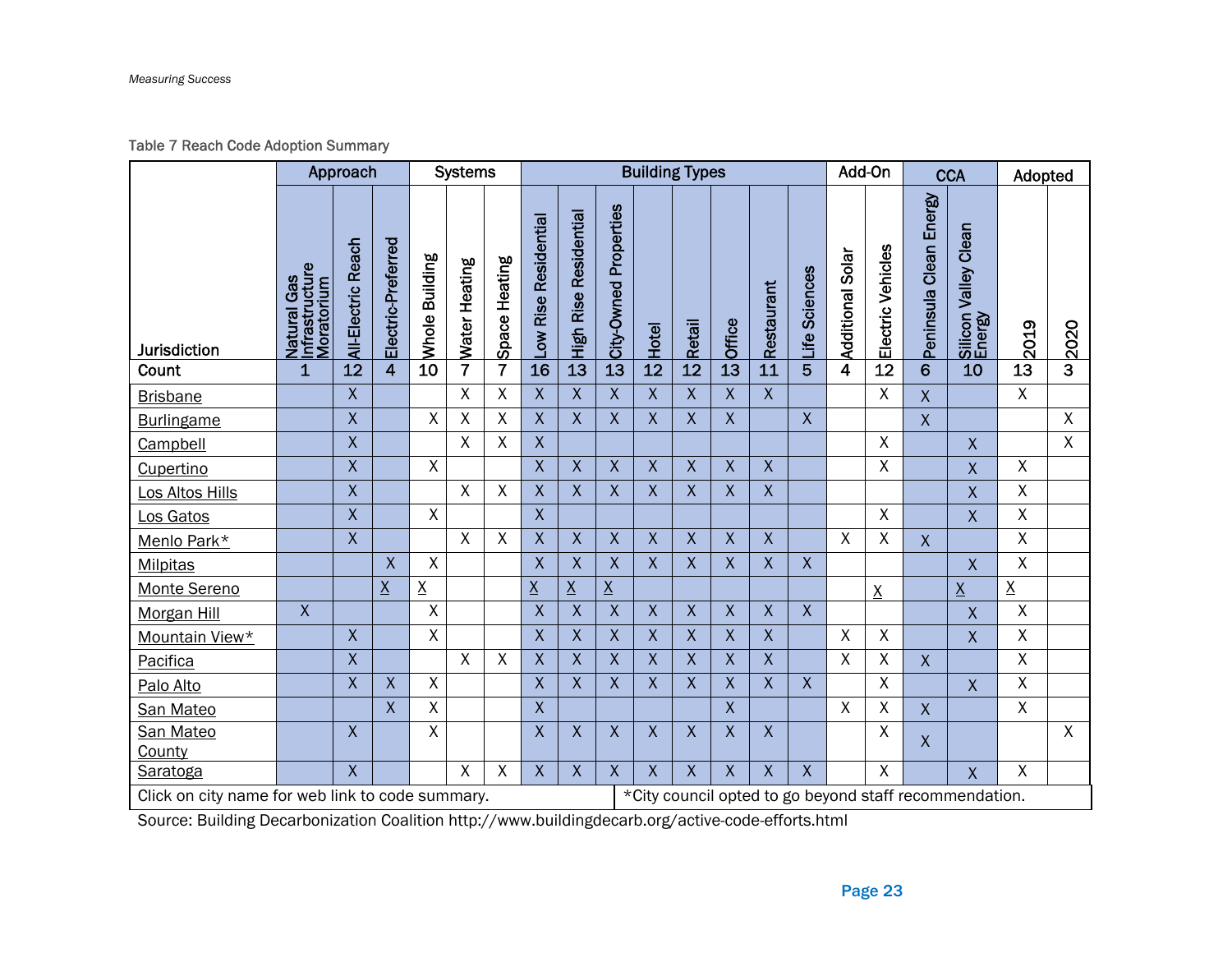When the two CCAs conceived the initiative one of their objectives was to encourage a uniform set of reach codes throughout their service territories to make it easier for builders and others who work in multiple jurisdictions to comply. While that did not happen, Lucky of Menlo Park thinks that is actually a good thing. "If you want things to be standardized, they need to be simple like a municipal bag ordinance prohibiting plastic bags and charging a fee for paper bags. Once you start thinking about building standards for different building types, you are almost certainly going to have cities deciding what will work best for them, and that's good," she said. "By giving cities a model to work from and lots of support encouraging them to pass reach codes at the same time, they actually spurred innovation and kept us moving forward. That would not have happened if they hadn't been pushing us."

That innovation arose naturally as municipalities sought to address the overlapping and sometimes competing environmental, political, economic, and social interests of their communities. It's what led Menlo Park to pioneer the mostly all-electric "middle path" that addressed the majority of GHG emissions while continuing to allow some mixed fuel end uses. It's also what enabled Morgan Hill to follow Berkeley's lead and opt for an outright ban on new natural gas laterals.

Likewise, cities also took a diverse approach with their electric vehicle reach codes, with some opting for modest requirements and others pushing for more aggressive code. "Mountain View is a good example," noted Blake Herrschaft, Director of Building Decarbonization at DNV-GL. "They required all commercial EV charging to be Level 2, which is significantly more than elsewhere because, like Berkeley's decision to pass the first outright natural gas ban, they wanted to shift public perceptions by moving the Overton Window," he said, referring to the concept of shifting political discourse in a more aggressive direction to increase its general acceptability. In fact, the entire reach code initiative has moved the Overton Window by demonstrating widespread adoption of reach codes that will make a meaningful impact on regionwide carbon reductions.

Other measures of success may be equally qualitative, such as the gradual conversion of those who are uninterested, or worse, skeptics, into supporters, or better, advocates. "We are essentially transitioning the entire ecosystem and that's a process," said Reyes. "Initially there was a significant education process with key stakeholders. Some issues raised were addressable with education, but also a number of concerns led to changes in and exceptions to the codes that were important. So, a soft metric we're tracking is how stakeholder engagement and response changes over time."

Tracking this and similar effects may be more akin to observing ripples in a pond. That is, watching to see how the strategies, concepts, tools, and templates developed by the joint initiative team are taken up, emulated and improved upon by other CCAs, RENs, local governments, advocacy groups, and other market actors. Another continuing measure of success will be the increasing number of other jurisdictions that adopt electrification reach codes before the next Title 24 code update on January 1, 2023.

## 5. Barriers and Opportunities

For CCAs and other organizations who may try to pursue a similar regionwide reach code initiative, this joint initiative illustrates the importance of delivering a minimum of five major deliverables: 1) model reach codes; 2) grant funding to local governments to consider the codes; 3) one-on-one technical assistance; 4) tools, time, and expertise to support adoption; and, 5) tools, time, and expertise to support implementation. Although this list encapsulates the key activities conducted by the initiative, the joint team members, and others that we interviewed also shared some thoughts about how future initiatives might improve upon their efforts.

"Looking back, I realize we set our bar quite low. We thought if we could get just two cities to pass reach codes that would be a phenomenal success and we actually ended up with a lot more," said Balachandran of SVCE. "So, with 20/20 hindsight I would say to be bold and to set ambitious targets." Farahmand of TRC agreed.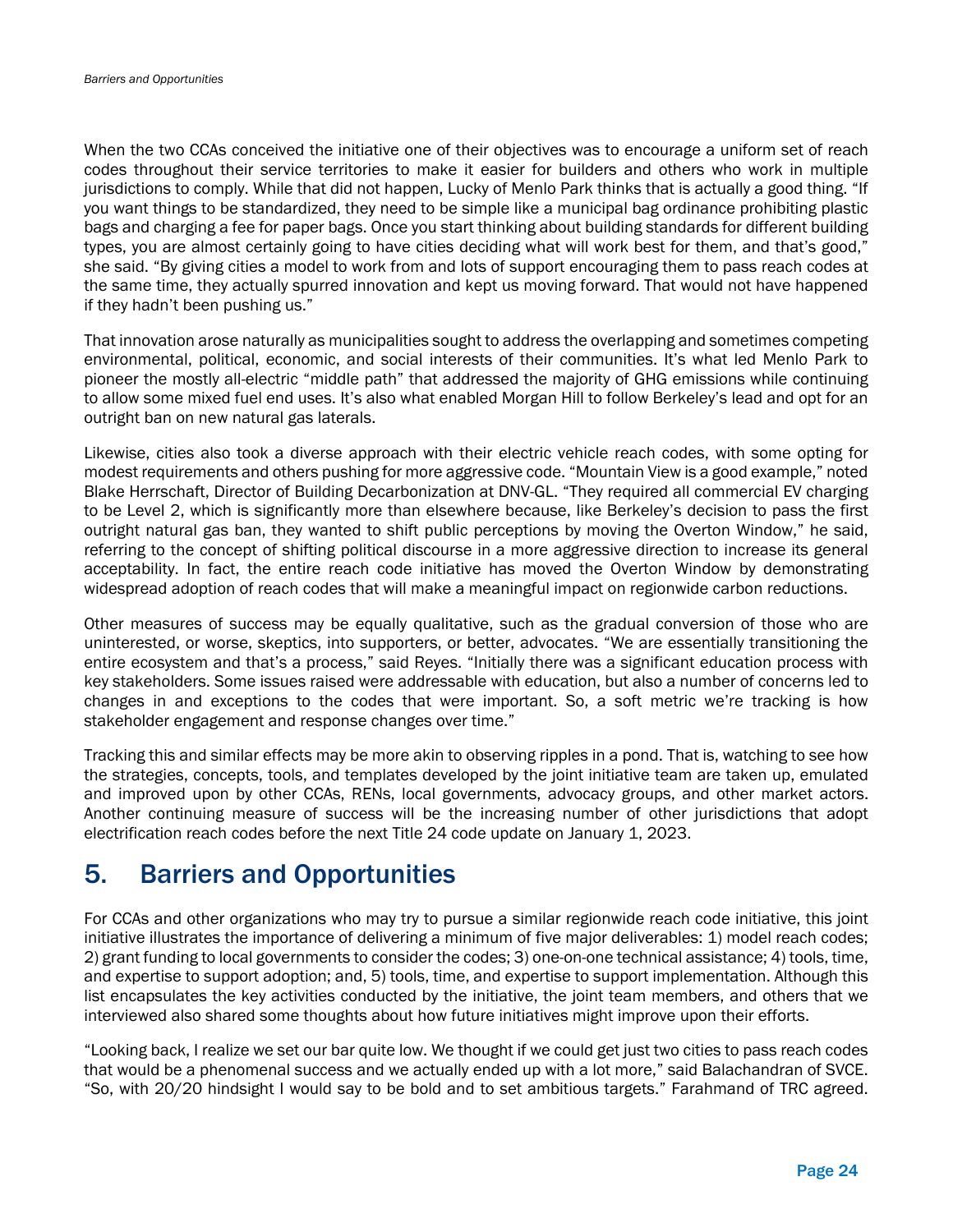"The model code we drafted was not particularly aggressive. We played it safe because we were concerned about technical considerations and legal challenges. As it turned out Menlo Park created a better model and we ended up advocating for it," he said. Both men concurred that launching the initiative required foresight to envision what cities might ultimately decide to do. While they underestimated this, the joint initiative team maintained an open-minded perspective, persevering and adapting as circumstances changed.

That open-mindedness applied to cities as well. "I was fortunate to work with a reasonably new city attorney and a reasonably new building official, and they were open-minded about what we were trying to do because they weren't yet steeped in what was and was not possible," said Lucky of Menlo Park. That willingness to consider new possibilities is what led them to seek out help and advice from other external resources beyond the joint initiative team, including Shute, Mihaly & Weinberger, the Building Decarbonization Coalition, and the CEC.

Lucky made another important observation as well, emphasizing the importance of recognizing a team's inherent strengths and weaknesses. "They had a strong cost-effectiveness and technical consulting team. They also had good support for what cities needed to bring to their councils. But we needed our own staff to write code that would work for us. I would suggest future efforts include a building official and an attorney on their team to support technical code writing and provide more comprehensive advice," she said.

Despite the initiative's extensive stakeholder engagement efforts, that too presented opportunities for improvement. Several city representatives indicated they had rushed their own efforts along on a tight timeline that did not fully engage their stakeholders before making a final decision. Londer of SMC OOS also spoke to the difficulty of getting people to attend stakeholder events and to share their insights in public forums. "I think we did a fairly good job with the bigger developers, but we had a harder time reaching people who build one or two homes a year," she said. Beyond people having busy schedules, "I also think a lot of people didn't want to publicly share their thoughts. They preferred to have more confidential one-on-one meetings since they didn't want to publicly discuss their strategies or the projects they were working on."

Hansen of SummerHill Apartment Communities had no such hesitancies. His primary suggestion for improvement focused on CCAs taking a more active role to educate city officials and staff about the impacts of the time and planning required by builders to implement any new code changes. "I was generally happy with how they listened to us and tried to help, but that didn't always translate from the CCAs and consultants to the cities. For some it was a philosophical movement, and they were less concerned about the details of actually implementing it."

City staff also had thoughts about improving city-to-city communication. "In San Mateo County we all tend to know each other, and we feel comfortable calling or emailing, but it would have been nice to have a centralized hub for conversation. They put together a website with resource documents, but it would have been helpful to set up a Microsoft Teams channel for cities where we could ask each other questions, share documents, and get feedback. That way we would have been better able to follow what other cities were doing," suggested Etherton of Brisbane.

Lastly, when asked why a higher percentage of municipalities in Santa Clara County passed reach codes than in San Mateo County, Londer provided an interesting insight. "I think adoption was faster in Santa Clara County because they took more of a top-down approach of working first with city councils who then gave direction to city staff. In San Mateo County, we took more of a bottom up approach of working first with city staff since they had to do the work to prepare for council," she said. "I think we also took some of the time pressure off by telling them they could adopt reach codes anywhere in the three year cycle since we wanted them to be thoughtful about the process and not rush things." While this may be true, it is also important to note that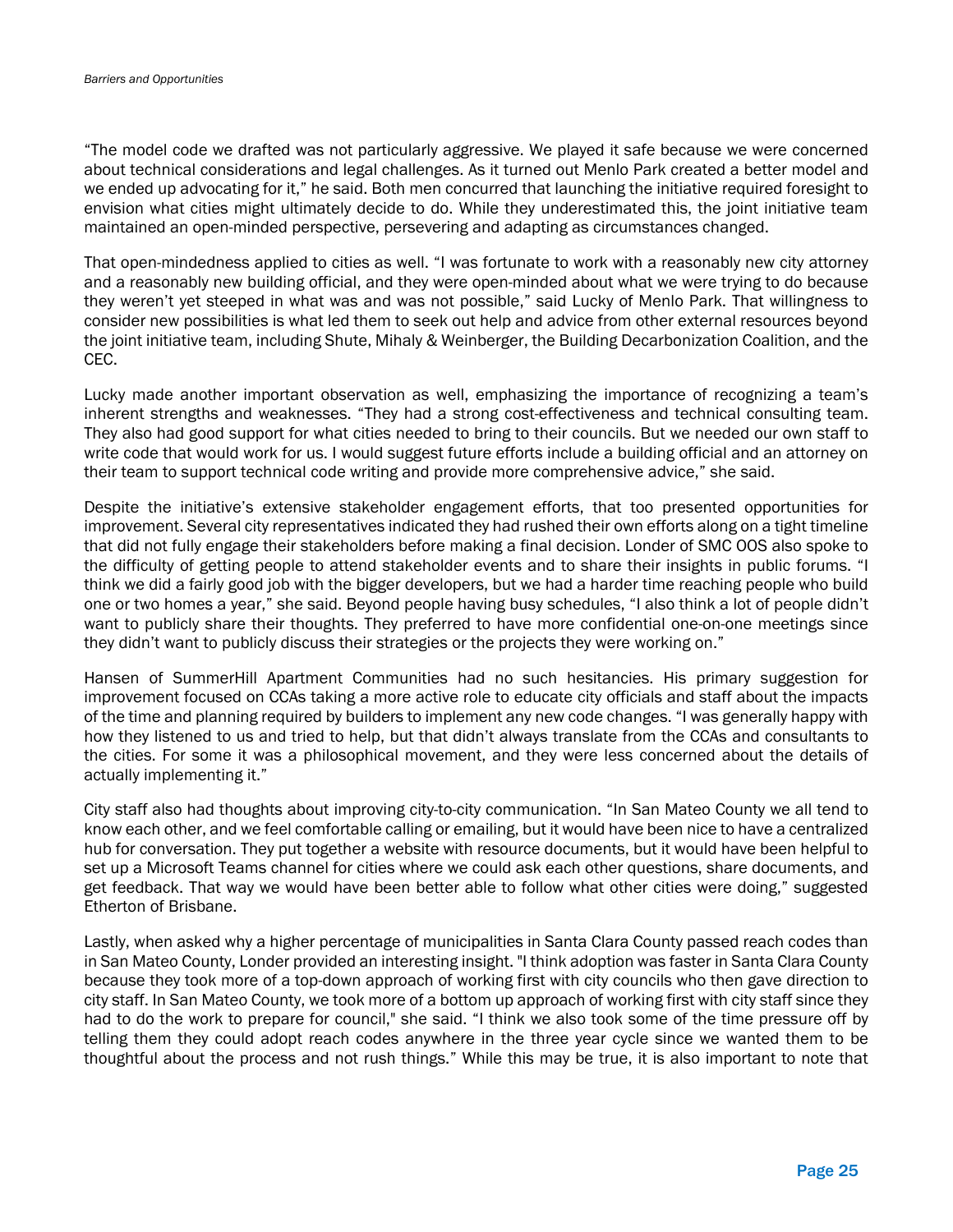there were 13 jurisdictions in SVCE territory and 21 in the PCE service territory, so PCE had many more to work with.

Finally, it is important to recognize that the above comments represent insights for improvement on a highly successful initiative. In fact, in July 2020, the Joint Reach Code initiative was nominated as a finalist for the Smart Electric Power Alliance's Power Players Award that recognizes efforts that have demonstrated innovation and leadership to accelerate the adoption of clean energy resources and technologies at scale.

## 6. Next Steps

Although the initial phases of the reach code initiative were focused on encouraging regional municipal reach code adoption prior to January 1, 2020, local governments can pass reach codes at any time during the threeyear code cycle. So, the reach code initiative team continues to provide ongoing support for jurisdictions still in the consideration phase. These include the cities of Belmont, Daly City, East Palo Alto, Foster City, Hillsborough, Millbrae, Portola Valley, Redwood City, and San Bruno in PCE's territory, and the cities of Los Altos and Sunnyvale in SVCE territory. The team also continues to support local government staff with implementation and compliance. To help the building industry, the initiative team is collaborating with the statewide Reach Codes Program, BayREN, other CCAs, and the Building Decarbonization Coalition to provide an ongoing technical assistance program to builders and developers with a technical "hotline," roundtable discussions, and in-depth project assistance focused on all-electric construction. In addition, the project is providing contractor training.

The team is also looking beyond new construction reach codes and preparing efforts that focus on retrofitting existing buildings. This is where the true carbon savings will come from since new construction represents only 1%-2% of building stock compared to 98%-99% for existing building stock. PCE is moving forward with several existing building programs. Plans include a technical assessment of building electrification, incentives for installation of heat pump water heaters, a low-income home upgrade program, and innovation pilots. The water heater incentive will be layered into the BayREN Home+ program to provide a seamless customer experience that provides consulting through the Home+ Energy Advisors, BayREN-directed incentives, and the PCE incentives. The low-income home upgrade program will provide a turnkey offer for home upgrades that include electrification measures, as well as other health, safety, and comfort measures such as roof repairs. The innovation pilots now under consideration include an advanced space and water heating system with single water storage tank that reduces install costs and allows for load shifting across both applications.

Building decarbonization also continues to be a high priority for SVCE as it works on a multiprong approach to electrify the build environment. In 2020, the SVCE focused on drafting a Building Decarbonization Joint Action Plan in conjunction with its member agencies in order to prioritize future incentives, building codes, permitting, rates, and other activities. While the Joint Reach Code Initiative arose as a timely opportunity to be pursued with PCE, SVCE is now in the act of fitting the reach code initiative into a more comprehensive strategy for communitywide decarbonization that spans all building types and end uses. Drafting of the new building decarbonization joint action plan is currently underway as SVCE works with its stakeholders to identify critical needs and high-priority opportunities for building decarbonization, including the daunting task of retrofitting of existing buildings, as the CCA and its local member jurisdictions continue their efforts to curb emissions.

## 7. Key Takeaways

The Joint Electrification Reach Codes Initiative sponsored by Peninsula Clean Energy and Silicon Valley Clean Energy represents a precedent setting example of how community choice aggregators can partner together to work with their local jurisdictions in a unified regional effort to pass electrification reach codes designed to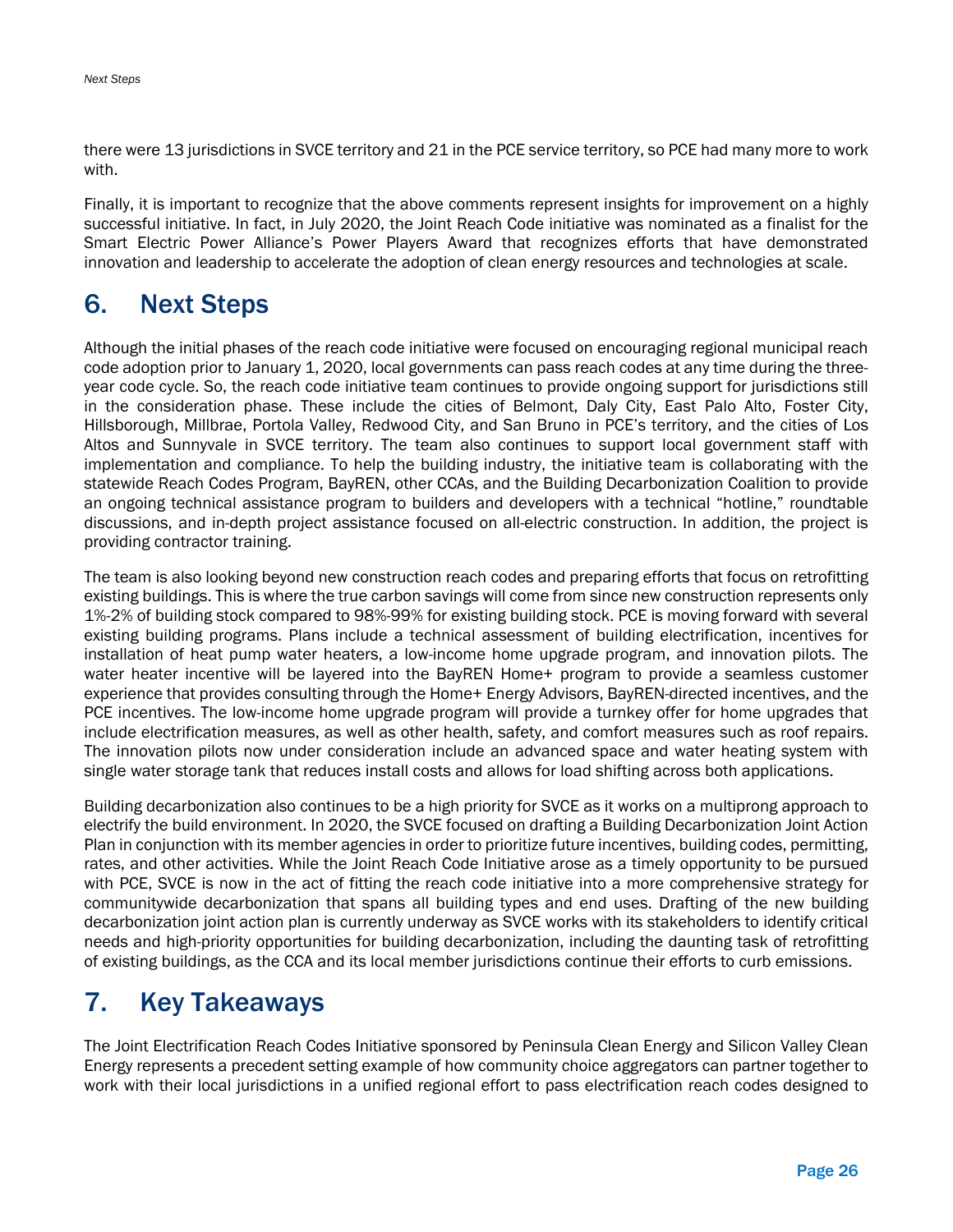exceed the statewide standards for Title 24 and CalGreen in order to decarbonize new construction and promote the adoption of electric vehicles. Best practices and lessons learned from this initiative include the following:

#### Best Practices

- Encourage code innovation. By providing model codes as templates and ample support encouraging cities to pass reach codes at the same time, the team gave their member agencies the tools and the forum they needed to customize the ordinances to meet their own needs. In the process they fostered a more diverse and more aggressive set of codes than they had originally planned.
- Be flexible and open to new ideas. The joint initiative team worked for months preparing model reach codes to share with their member agencies, doing their best to accomplish the desired objectives while minimizing the likelihood of legal challenges. Yet, when Menlo Park developed a more innovative approach requiring electrification in new construction without the option to install natural gas appliances, they shifted gears to include and promote the new alternative as an integral part of their proposed model codes.
- Engage with stakeholders early and often. A reach code initiative touches a wide range of stakeholder audiences with differing viewpoints, needs, and purviews. Recognizing this, the joint team built a comprehensive approach to outreach and engagement that combined open public forums with more segmented stakeholder meetings designed to discuss topics from a particular perspective, be that of a city employee, a developer, or an advocacy group representative.
- Use the power of inclusion. A central part of the team's stakeholder engagement strategy focused on including as many people as possible in the process. They set up repeated opportunities to engage people in dialogue and responded to their concerns in a constructive manner that gradually converted skepticism and resistance into support and advocacy. For example, developers like SummerHill Apartment Communities, began as concerned participants and ended up as actively engaged supporters setting an example for fellow builders.
- Plan to iterate. Because stakeholder feedback was so integral to the effort, so too was the plan to make multiple updates rather than strive for perfection the first time. When the joint initiative team met with stakeholders, they took copious notes and worked diligently to address any concerns. For example, in response to multifamily housing developer feedback, they worked with the California Building Standards Commission to rewrite their proposed EV code language to limit developer costs to \$4500 per multifamily parking spot and to incorporate load management software for EV charging to prevent the expense and extra square footage required for additional transformers.
- Use the power of example. The joint initiative team also strove to promote collaboration, cooperation, and friendly competition by leveraging the power of peer examples. Berkeley and Menlo Park provided motivational examples of fellow cities taking innovative steps to achieve their climate action goals, and the joint team elevated those efforts to encourage other cities to appreciate what was possible and to encourage them to take similar actions. This created a "safety in numbers" scenario whereby each city could point to the others who were also working on reach codes thereby making their efforts look mainstream and reasonable.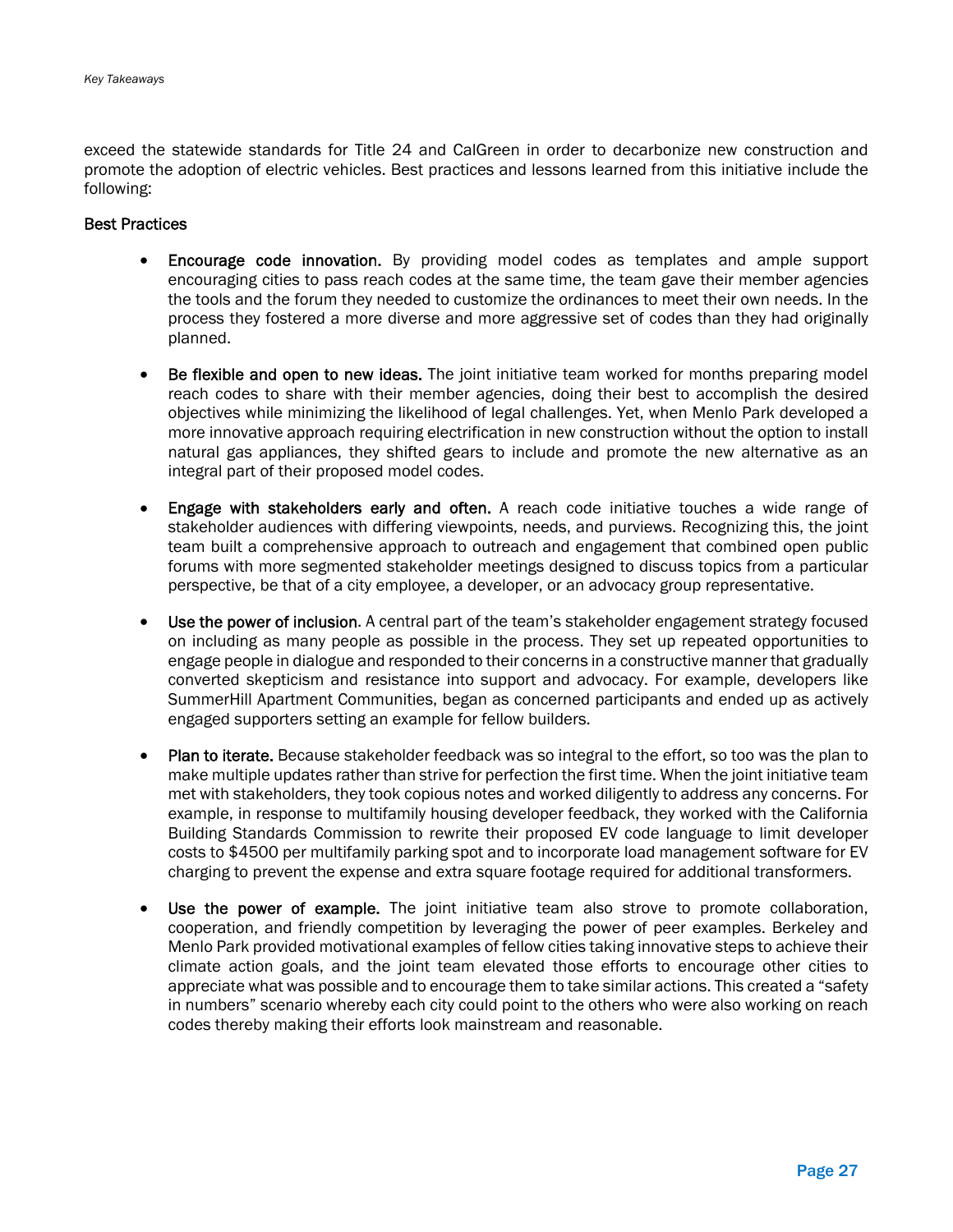#### Lessons Learned

- Be bold. When PCE and SVCE conceived of the joint reach code initiative they could not predict how their member agencies would respond, so they played it safe by developing reach codes that still allowed for natural gas end uses. They were surprised by the overwhelming preference for electric only options, and even more delighted by the large number of municipalities passing electrification reach codes. As a result, they encourage other CCAs to think bigger and to act boldly to set even greater precedents for the future.
- Comprehensive teams can provide comprehensive services. When PCE and SVCE began the effort, they started with a gap analysis to identify how they might best provide the resources necessary for their member agencies to pass reach code ordinances. Between the team's own internal resources and the expertise of external partners hired to join them, they addressed the most important needs of technical support, code development, stakeholder engagement, financial funding, and the creation of time-saving tools and templates. In hindsight, the team might have been further augmented by providing building officials and attorneys as well.
- Plan for both public and private consultation. While the joint initiative team planned and executed a wide range of public events, they discovered that some stakeholders were hesitant to speak in public forums for fear of disclosing their strategies or project details. Likewise, some issues required extensive discussion that need not involve a large group of people. To address these needs, the team also held an extensive series of one-on-one and small group conversations.
- Give yourself enough time. The joint initiative team planned for a sustained effort of 18 months from start to finish. Although the December 31, 2019 deadline to align with statewide building code updates served a useful purpose to motivate action, the timeframe was just minimally long enough to accomplish each of the phases of the effort. Some team members and city representatives indicated that stakeholder engagement and city deliberation could have benefited from further outreach and additional time.
- Use technology to promote stakeholder collaboration and self-sufficiency. The joint initiative team relied upon the strong relationships that the CCAs had with their member agencies and the member agencies had with each other. This fostered communication and collaboration through in person discussions, as well as by telephone and email. The team also created an online library of downloadable resources. However, this could have been further enhanced with the creation of Microsoft Teams channels that enabled stakeholders to exchange ideas, help one another, and learn from conversations where they were not originally included.